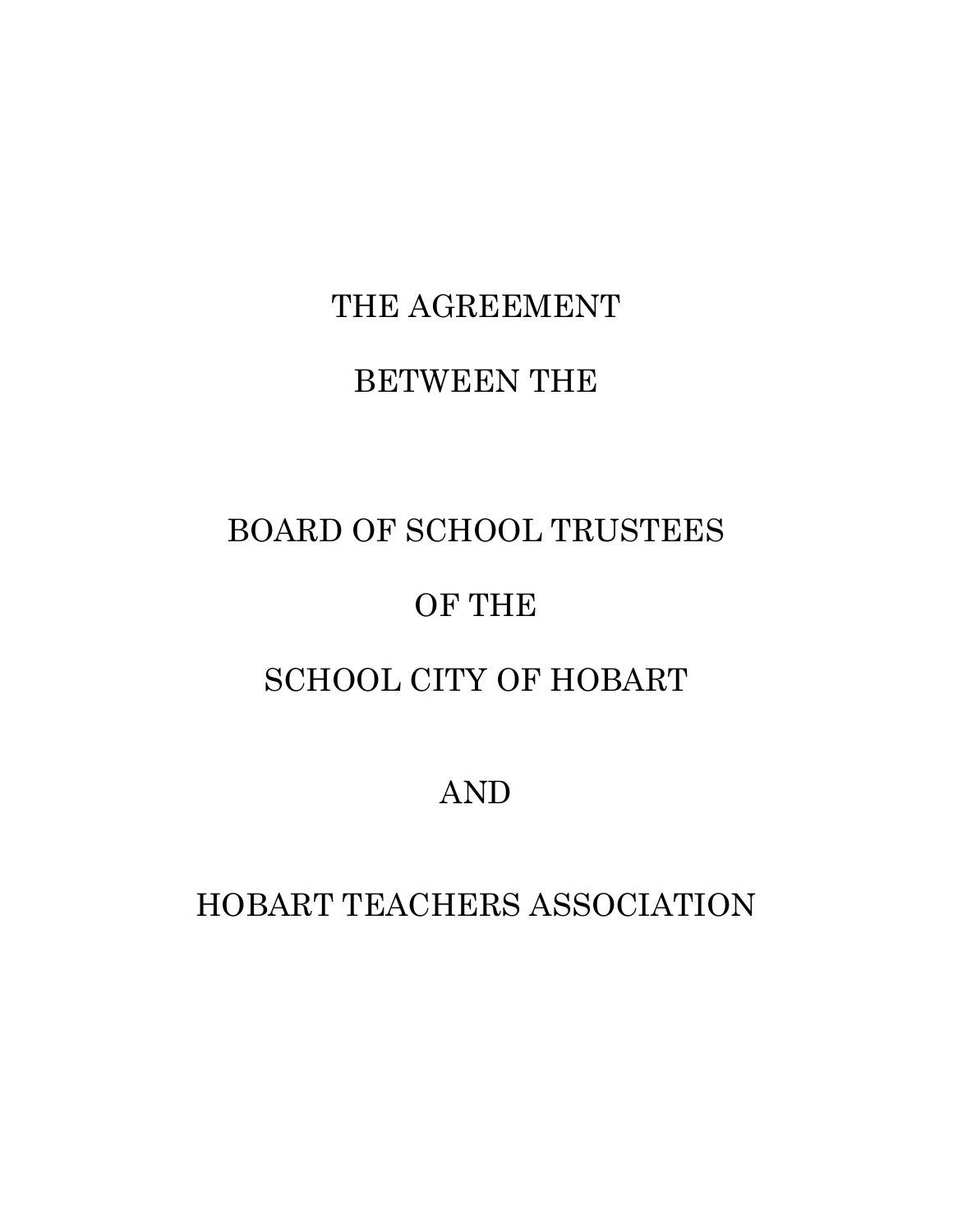#### 2015 NEGOTIATING TEAMS

#### FOR THE TEACHERS: FOR THE BOARD:

Mr. Ryan Turley

| Mr. David Smith, ISTA UniServ Director | Dr. Peggy Buffington, Superintendent |
|----------------------------------------|--------------------------------------|
| Mrs. Nancy Mast, Chief Negotiator      | Mr. Ted Zembala, Business Manager    |
| Mrs. Alice Hunt-Lounges                | Mr. Jon Mock, Director of HR &       |
| Mrs. Beth York                         | Compliance                           |
| Mr. Jon Brumley                        | Ms. Karen Robbins, President         |
| Ms. Janice Hamady                      | Mr. Michael Rogers, Vice President   |
| Mrs. Sheri Evans                       | Mrs. Rikki Guthrie, Secretary        |
| Mrs. Tammy Rassbach                    |                                      |
| Mrs. Jan Osika                         |                                      |

#### OFFICERS OF THE HOBART TEACHERS ASSOCIATION

Co-President – Ms. Alice Hunt-Lounges Co-President – Ms. Beth York Secretary – Ms. Sheri Evans Treasurer – Mr. Jon Brumley

#### BOARD OF SCHOOL TRUSTEES

Ms. Karen J. Robbins, President Mr. Michael J. Rogers, Vice President Ms. Rikki A. Guthrie, Board Secretary Mr. Dave Bigler, Member Mr. Donald H. Rogers, Member Mr. Terry D. Butler, Member Mr. Stuart Schultz, Member

#### SCHOOL ATTORNEYS

Mr. Peter Goerges Mrs. Monica Conrad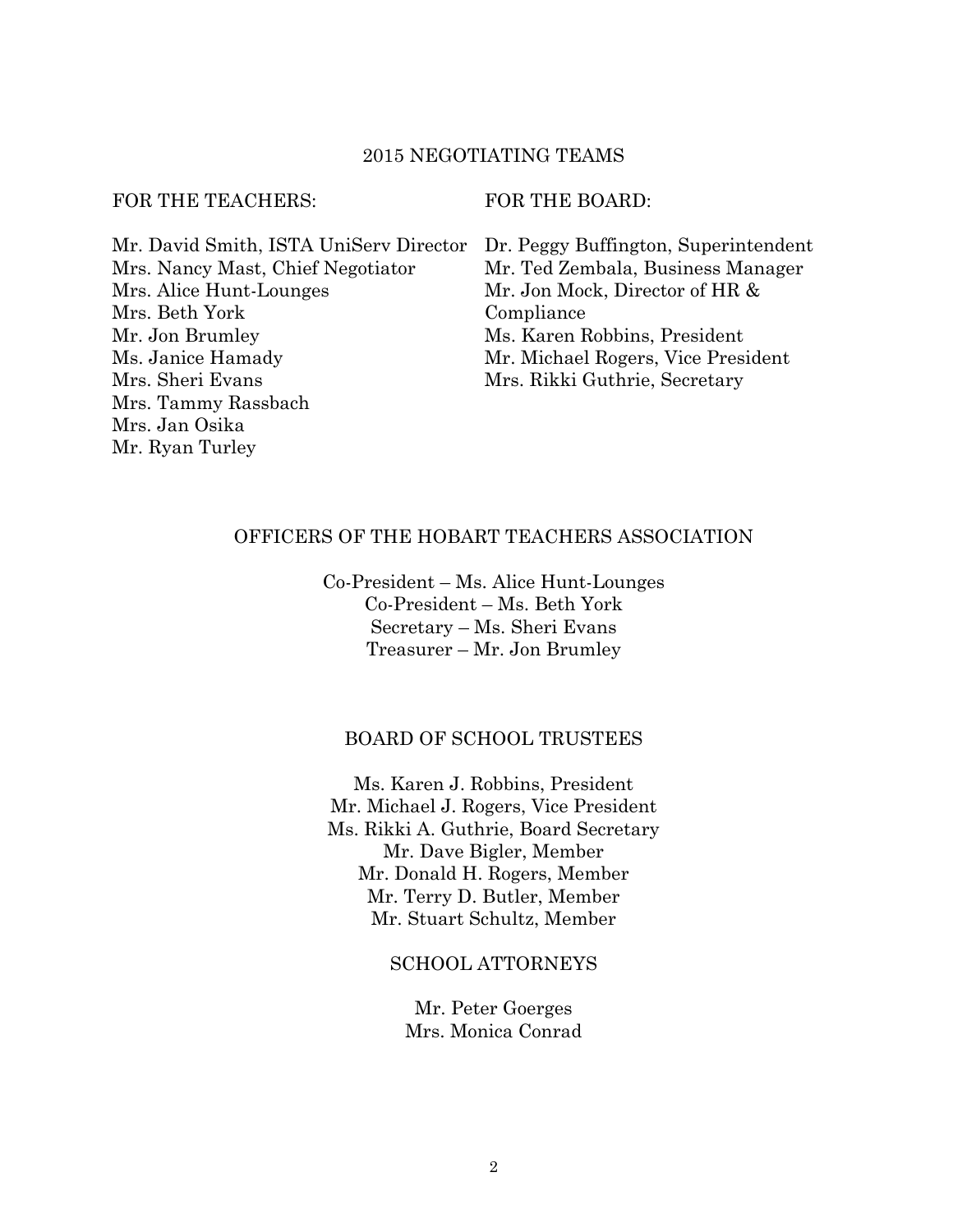#### **TABLE OF CONTENTS**

| APPENDIX A-1 - SCHOOL CITY OF HOBART GRIEVANCE REPORT 20 |  |
|----------------------------------------------------------|--|
|                                                          |  |
|                                                          |  |
|                                                          |  |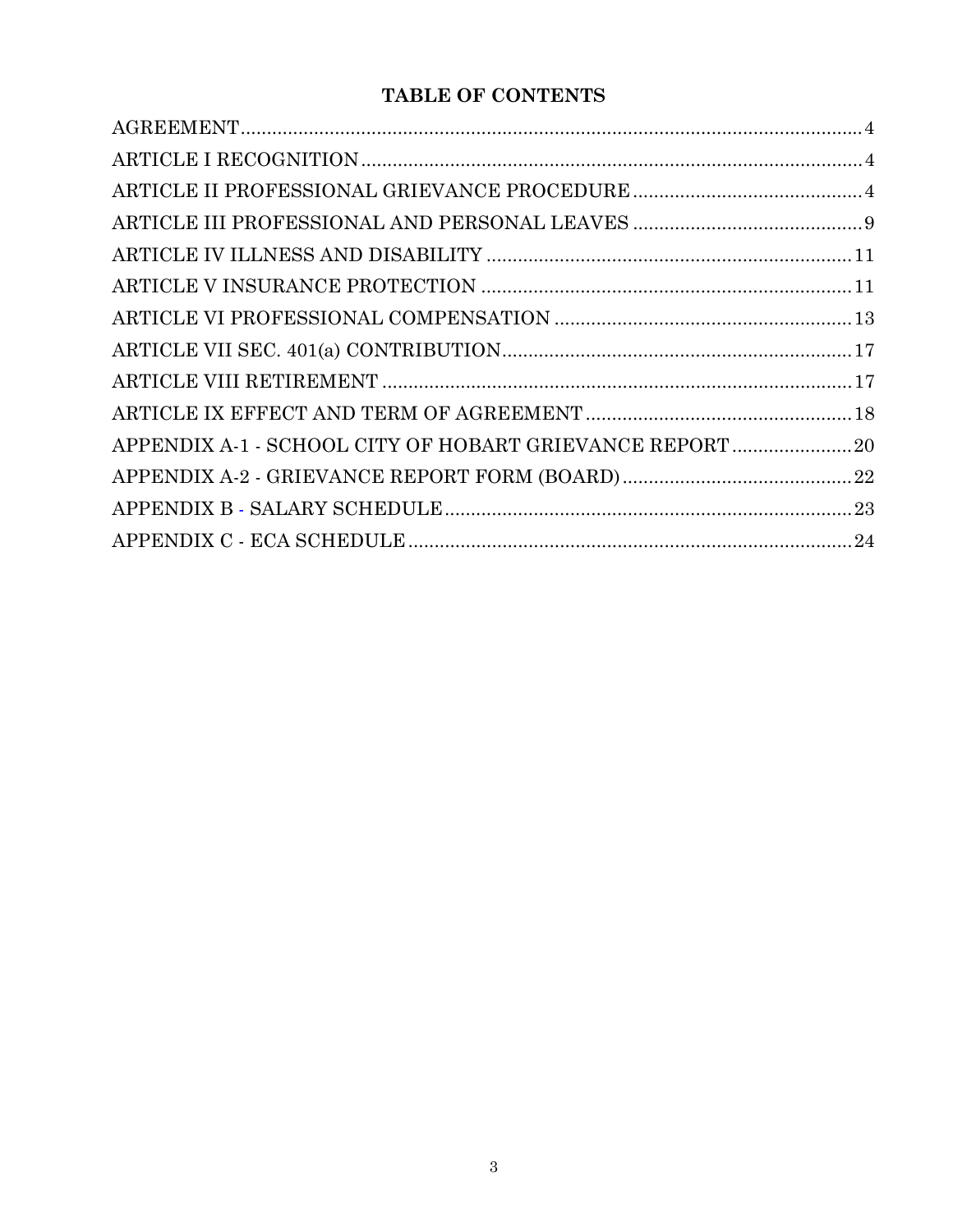#### **AGREEMENT**

This agreement is made and entered into this 1st day of October, 2015, by and between the Hobart Teachers Association (Indiana State Teachers Association, National Education Association), hereinafter referred to as the "Association," and the Board of School Trustees of the School City of Hobart, hereinafter referred to as the "Board."

#### **ARTICLE I RECOGNITION**

- 1.1 The Board hereby recognizes the Association as the exclusive representative for all members of the bargaining unit. The Board agrees not to negotiate with any other "school employee organization" as that term is defined in IC 20-29-2-14 representing employees of the unit set forth for the duration of this Agreement unless otherwise ordered by the Indiana Education Employment Relations Board (IEERB).
- 1.2 The term "school employee" shall be consistent with the definition set forth in IC 20-29-2-13, as hereinafter amended, supplemented or superseded. The bargaining unit shall consist of certificated school employees, hereinafter referred to as "teacher," except the following: superintendent, assistant superintendent(s), business manager, directors, principals, assistant principals, deans, athletic director and coordinators.

#### **ARTICLE II PROFESSIONAL GRIEVANCE PROCEDURE**

- 2.1 Definition and Procedure
	- A. "Grievance" A claim by a teacher, teachers or the Association verified by a signed grievance form alleging there has been a violation, misinterpretation or misapplication of any express provisions of the Agreement may be processed as a grievance as hereinafter provided.
	- B. "Work Day" shall be any day when teachers are required to be in attendance during the regular school term and each day during the summer except Saturdays, Sundays, and legal holidays.

During the summer recess, either party may request, in writing, an extension of the time limits set forth in this Article including the reason(s) for such request; such request will be granted upon submission of the above written request. Normally such time limits will not be extended more than thirty (30) days unless by mutual agreement of the parties.

C. As grievances arise, good morale is maintained by sincere efforts of all persons concerned to work toward constructive solutions in an atmosphere of courtesy and cooperation. The purpose of the grievance procedure is to secure, at the lowest possible administrative level, equitable solutions to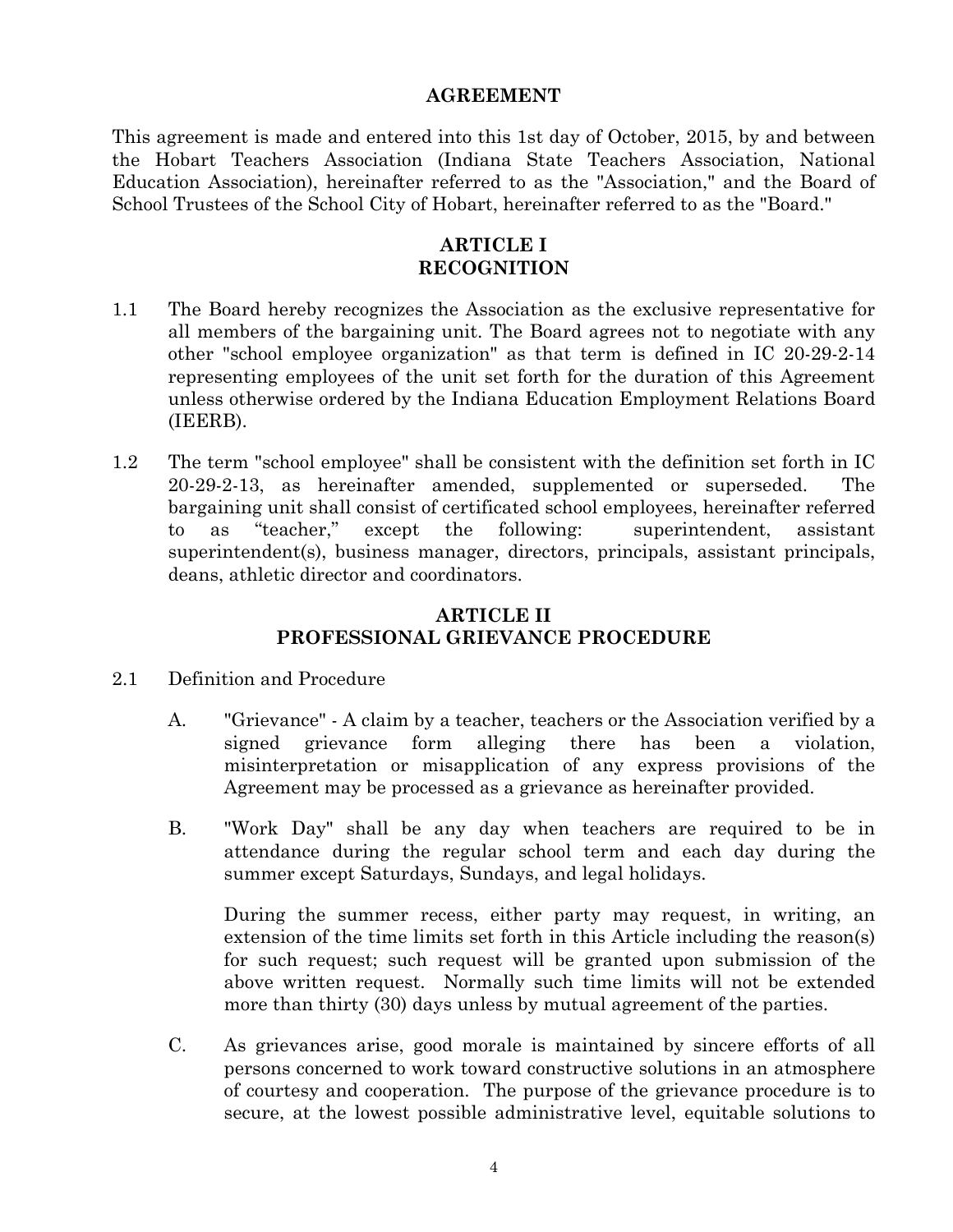the problems which may from time to time arise. Both parties agree that these proceedings will be kept as informal and confidential as may be appropriate at any level of the procedure.

- D. Any teacher has the right to be represented at any step of the grievance procedure by representatives of the Association. The grievant and the principal will be limited to the total of two (2) representatives at the Informal Level and Formal Level One.
- 2.2 Time Limits, Compliance and Submission of Grievance
	- A. If an individual teacher has a complaint which he/she wishes to discuss with any member of the school administration, he/she is free to do so without any recourse to the grievance procedure.
	- B. No additional evidence, material, allegation, remedy, or defense may be submitted by either party, which has not been disclosed to the opposite party within twenty-one (21) calendar days of an arbitration hearing unless agreed to by both parties.

The superintendent may refer the matter to the principal for an amended answer of the Step I grievance.

C. The time limits provided for in this Article shall be strictly observed in processing a grievance. The grievance must be processed in accordance with the time limits at each step or the grievance will be considered withdrawn and may not be re-filed. The parties may by mutual written agreement extend the time limits. In the event of illness of a grievant, it is agreed that the time limit will be extended until the grievant returns to work or, in case of extended illness, the Association may pursue the grievance in the grievant's absence.

#### 2.3 Procedure

A. Informal Grievance

In the event a grievant believes there is a basis for a grievance, he/she must request in writing a meeting to discuss the grievance within twenty (20) work days of when he/she knew or should have known of facts giving rise to the alleged grievance. A mutually agreeable time and place for such a meeting will be established within ten (10) work days of the request. The grievance must be filed with the building principal or his/her designee in the school building in which the alleged grievance arose or occurred.

- B. Formal Step I
	- 1. If the grievant and/or Association is not satisfied with the disposition of the grievance by the building principal or if no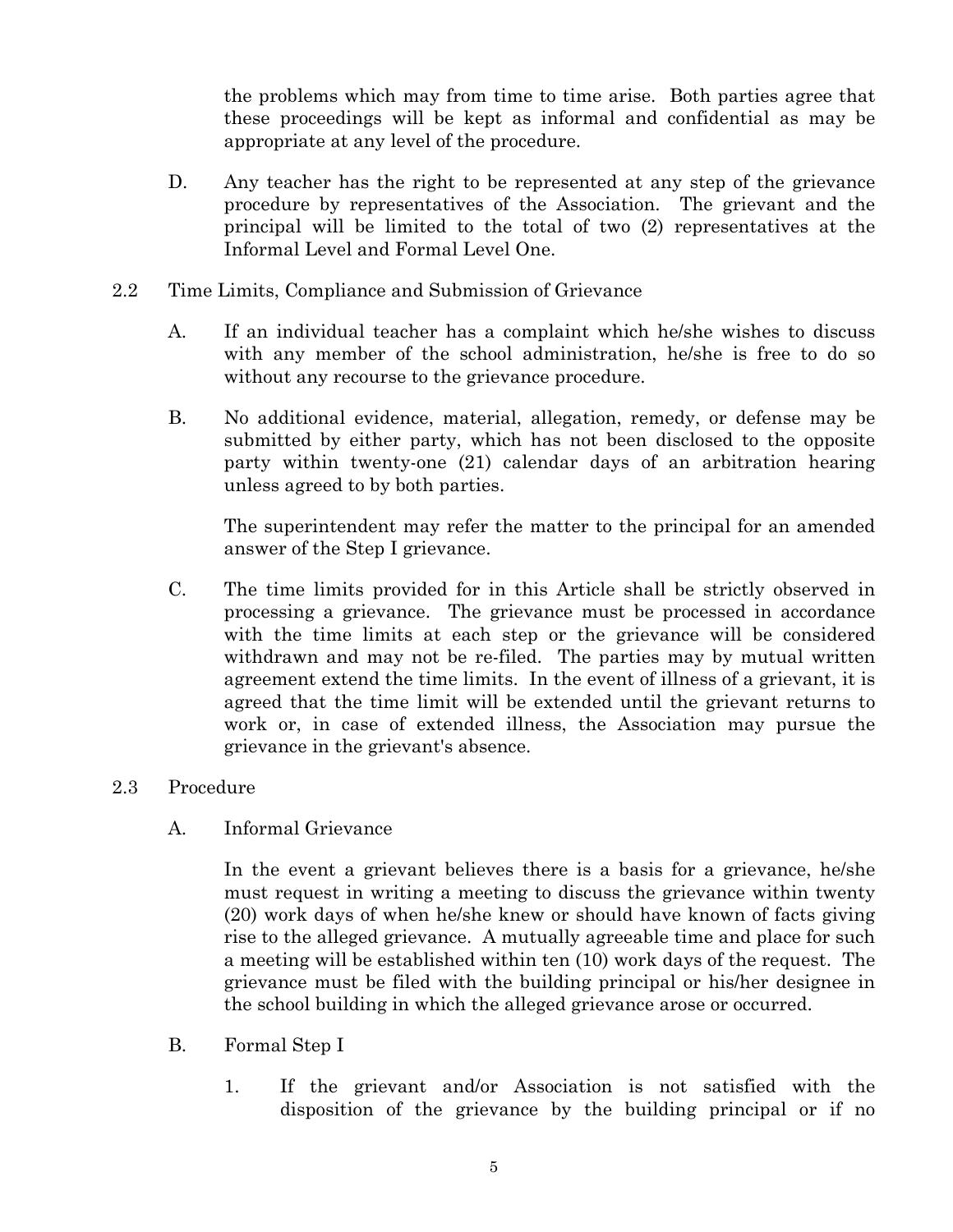disposition has been made within five (5) days of such meeting(s), the grievance may be submitted to Formal Step I if such grievance is filed within five (5) work days of the answer or after five (5) days from the date of the meeting(s) if no disposition has been made by the principal. The grievant shall set forth the following in writing on the form:

- a. the article(s) and section(s) of the Agreement that allegedly have been violated;
- b. the date the alleged violation occurred;
- c. the known facts that support the alleged violation; and
- d. the remedy sought.
- 2. Within five (5) work days after receiving the formal grievance, the principal and the grievant at a mutually agreeable time and place shall meet to discuss the grievance. Within five (5) work days after such meeting, the principal will communicate his/her answer in writing to the grievant(s) on the proper form.
- 2.4 Formal Step II Superintendent
	- A. In the event that the grievance is not resolved at Formal Step I, or if no written decision has been rendered within the time limit provided, the grievant may appeal the decision to Step II provided said appeal is filed with the superintendent within twenty-five (25) work days of receipt of the written answer at Step I or within thirty (30) days if no disposition is forthcoming from the building principal. The appeal on the Step II Grievance Form shall include a copy of all materials and evidence previously submitted and a copy, at the same time, shall be given to the building principal.
	- B. The superintendent or his/her designee shall meet with the grievant and/or the representative of the Association at a mutually agreeable time on the grievance within ten (10) work days of the receipt of the grievance. Within ten (10) work days from the meeting on the grievance, the superintendent shall render a written decision to the grievant and the Association as to the resolution of the grievance. The superintendent may hold a formal hearing(s) prior to the rendering of the written decision, and additional time, not to exceed ten (10) work days shall be allowed if the superintendent determines further investigation is necessary.
	- C. If the grievance involves alleged violation(s) of the contract in more than one (1) school building, the grievance may be filed at Formal Step II in writing within twenty-five (25) days of its occurrence. An additional five (5) days may be taken by the superintendent to submit his/her written answer to the grievant's presentation or grievance. Additionally, affected principals may attend the grievance meeting.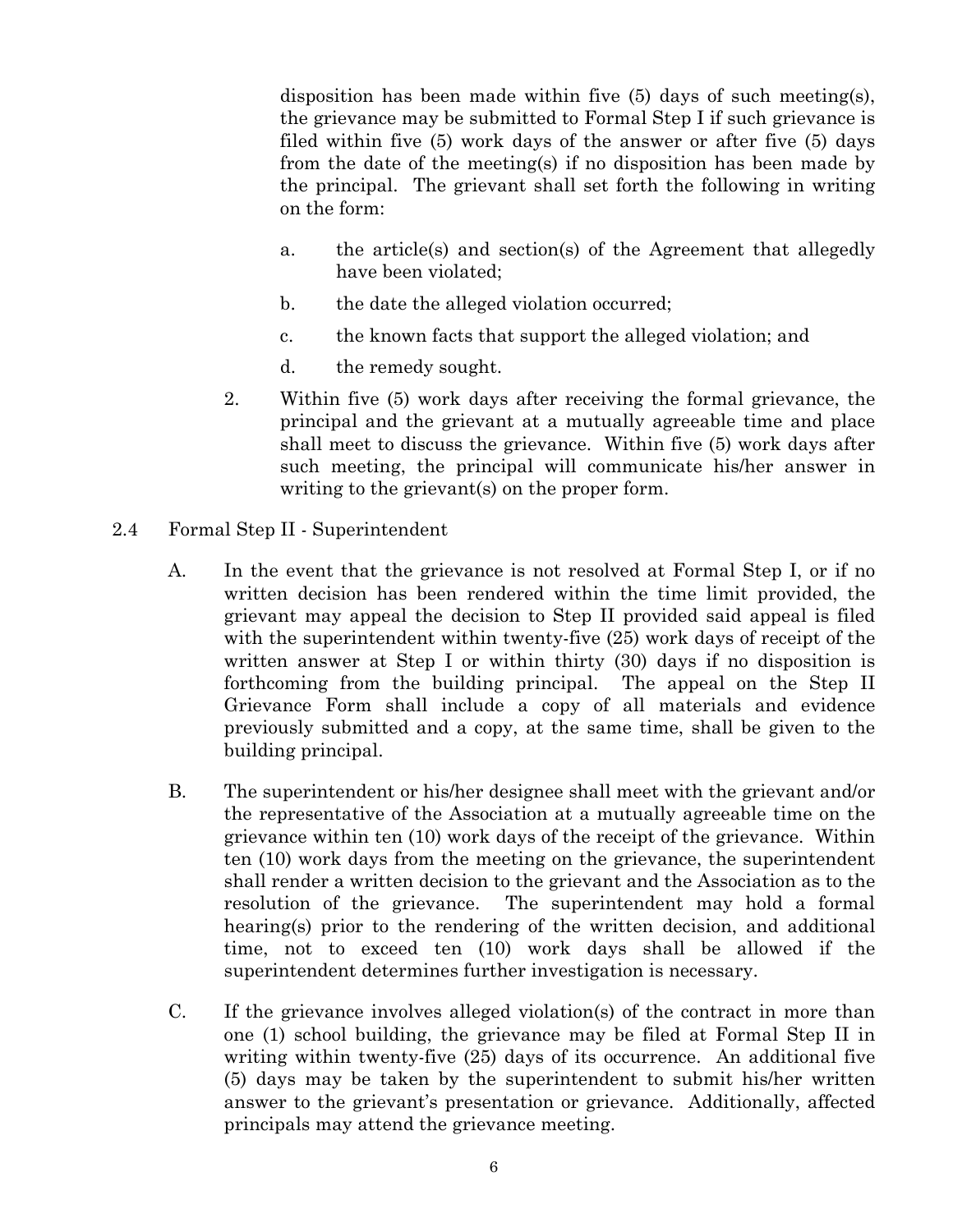#### 2.5 Step III – Arbitration

If the Association is not satisfied with the disposition of the grievance, or if no disposition has been made within the period provided in Step II, the grievance shall, upon motion of the Association be submitted to binding arbitration before an impartial arbitrator. The parties shall not submit any grievances to arbitration except those defined by IC 20-28-9 as topics within the scope of bargaining. The Association shall serve written notice to the superintendent of its intent to arbitrate by submitting a copy of its Request for Arbitration Panel from the Federal Mediation and Conciliation Service (FMCS) within twenty (20) work days after receiving the Step II answer. The Board recognizes the right of the Association to initiate a request for a panel submission and that FMCS is authorized to provide such panel upon such request.

Following submission of a panel of arbitrators to each party by the FMCS, a representative of each party shall within five (5) days of receipt of said panel strike the names of any arbitrators who are unacceptable and number the names of those remaining in order of preference. Within seven (7) days of receipt of the panel from FMCS, the two (2) representatives shall confer either in person or by phone for the purpose of selecting the arbitrator. The numerical ratings of the remaining arbitrators shall be added together with the arbitrator having the lowest total numerical rating being the arbitrator who will hear the case unless that arbitrator disqualifies himself/herself. In the event an arbitrator disqualifies himself/herself, the arbitrator with the next lowest total numerical rating will be requested to hear the case. This procedure shall be followed until an arbitrator is selected.

The conduct of all proceedings hereunder shall be in accordance with the Code of Professional Responsibility for Arbitrators of Labor-Management Disputes as adopted by the National Academy of Arbitrators, the American Arbitration Association and the FMCS.

- A. The arbitrator shall have no authority to add to, subtract from, disregard, or alter any of the terms from this Agreement.
- B. The arbitrator shall have no power to establish new salary structures. No decision in any one (1) arbitration shall require a retroactive wage adjustment for any other member(s) of the bargaining unit if the facts are different.
- C. No formal grievance shall be adjusted without prior notification to the Association and opportunity for an Association representative to be present, nor shall any adjustment of a grievance be inconsistent with the terms of this Agreement, unless by mutual agreement of the parties.
- D. The arbitrator shall have no power to make any decision or recommendation which would require the commission of an act inconsistent with or prohibited by law.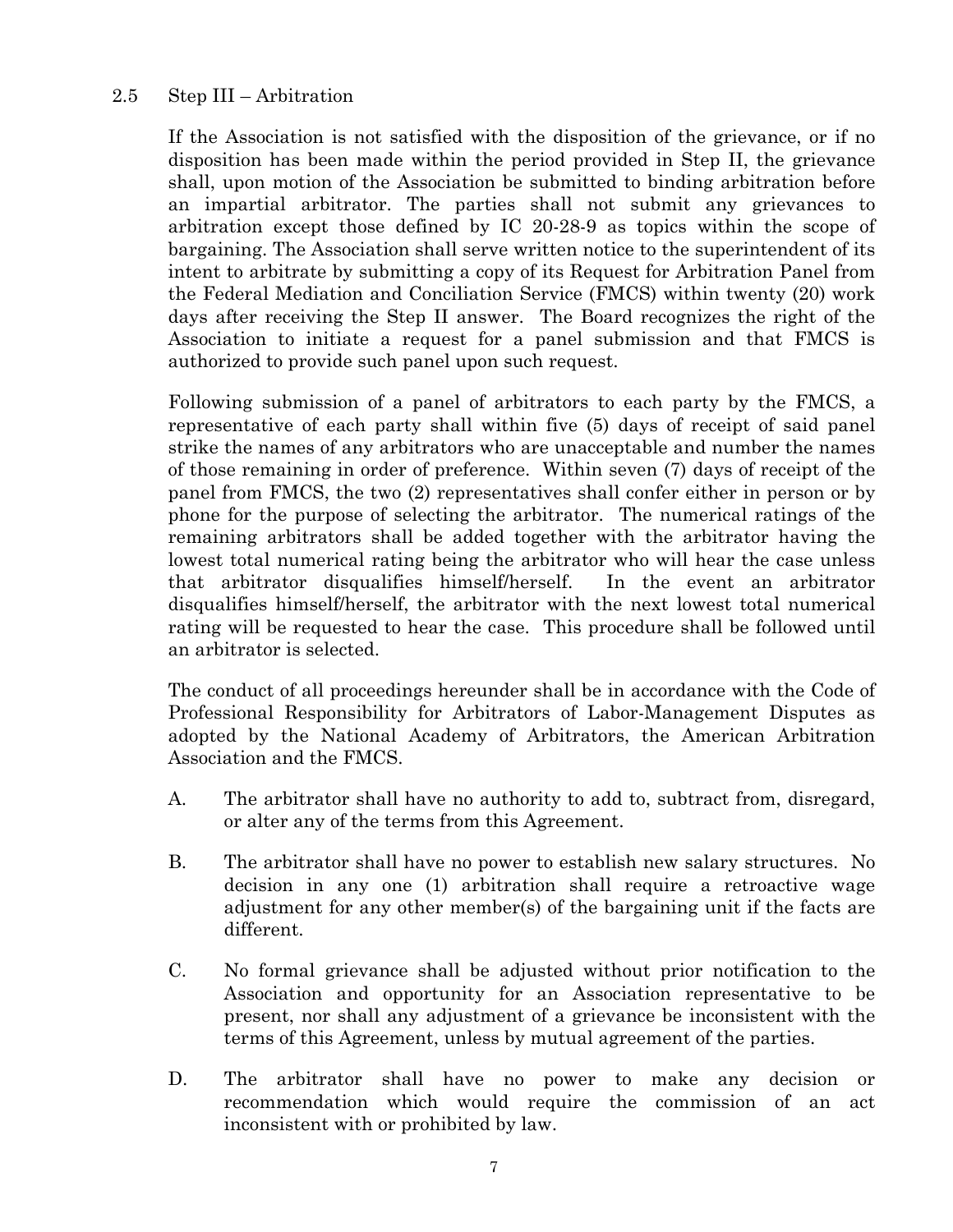- E. The fees and expense of the arbitrator shall be shared equally by the school employer and the grievant or the grievant's representative. All other expenses shall be borne by the party incurring them, and neither party shall be responsible for the expenses incurred by the other.
- F. The arbitrator shall have no power to substitute his/her judgment for that of the school employer as to the reasonableness of any practice, policy, or any action taken by the school employer not in violation of the express terms of this Agreement.
- 2.6 Miscellaneous
	- A. Decisions rendered at any step of this procedure shall be in writing.
	- B. All documents, communications, and records solely contained in the grievance process shall be maintained in a grievance file separate from the participants' personnel file(s).
	- C. The forms for filing and processing grievances and other necessary documents shall be provided by the superintendent and made available through the building principals, the building representatives and the officers of the Association. The forms are also available on the School City of Hobart's website.
	- D. Any hearing at the various steps shall be held during non-teaching hours unless the parties agree otherwise. In the event that the parties mutually schedule an arbitration hearing during the teaching hours, teachers who are required to attend such hearings will be given release time without loss of pay to the extent of their necessary participation.

Prior to any arbitration hearing or administrative hearing, the parties shall determine the timelines and the amount of release time necessary.

E. The election of the grievant and the Association to process a grievance to Step III shall constitute an election of remedies and bar it from pursuing the dispute in other forums, including, but not limited to, courts, the IEERB, and any federal, state or local administrative agency.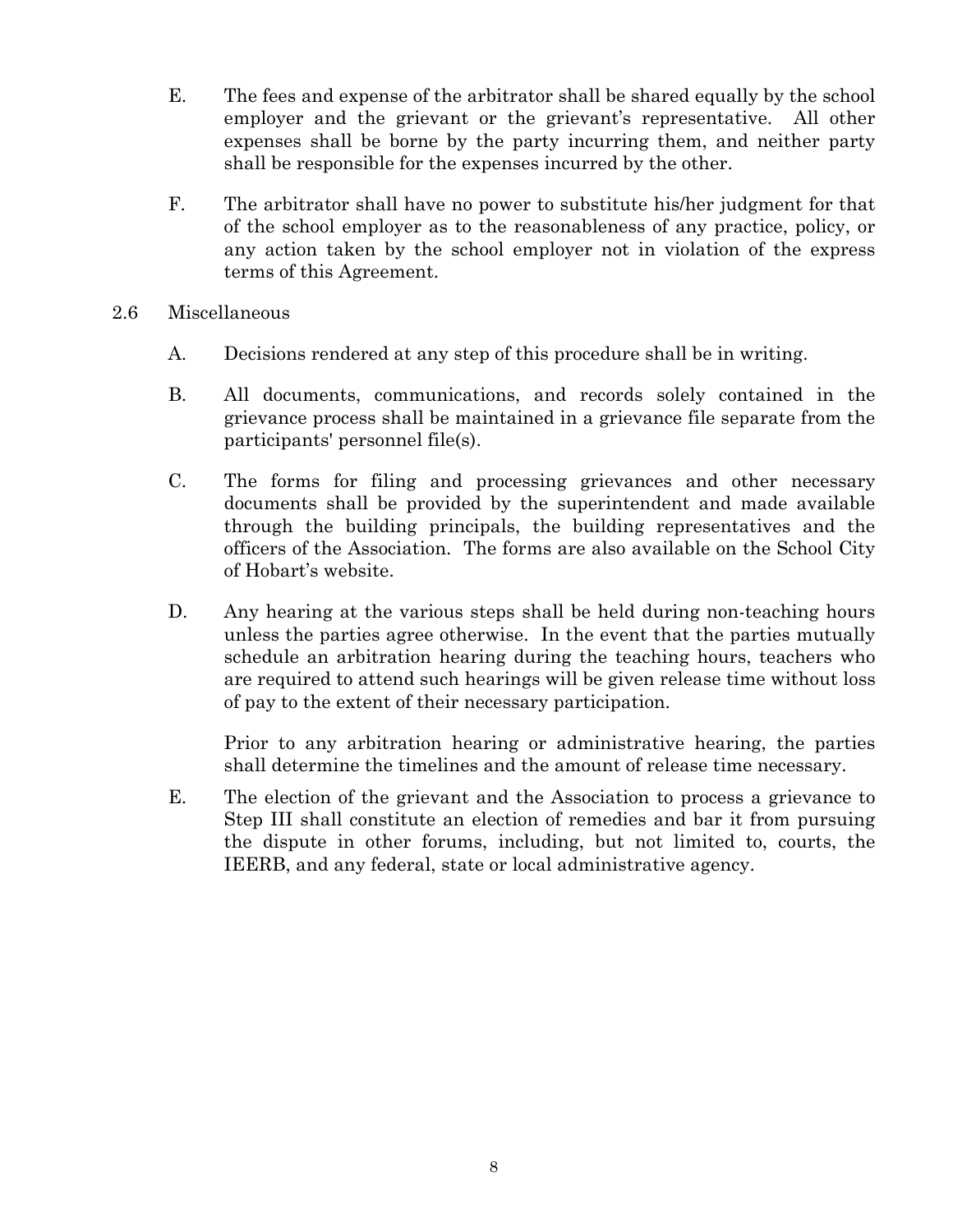#### **ARTICLE III PROFESSIONAL AND PERSONAL LEAVES**

- 3.1 Personal Leave Three (3) personal leave days for personal business shall be granted during the contractual year upon request in writing to the superintendent at least twenty-four (24) hours before taking such leave (except in case of emergency). Such requests shall be made on a Personal Leave Form. Such leaves shall be without loss of compensation for such absence. Unused personal leave shall accumulate from year to year to a maximum of six. Those personal days, in excess of six, unused shall be added to the accumulated sick leave days on August 1 at the start of the school year in which they are accumulated. Use of personal leave by any one teacher shall not exceed six (6) days in any given school year.
- 3.2 Bereavement Leave A leave of up to seven (7) work days shall be granted following the death of an employee's spouse, parent, child, brother, sister, mother-in-law, father-in-law, or for which any person the teacher and his/her spouse are responsible. If more than one (1) death in the immediate family should occur, seven (7) full work days shall be granted for each. Leave up to five (5) work days shall be granted for death of aunt, uncle, niece, nephew, grandparent, grandparent-in-law, grandchild, brother-in-law, sister-in law, daughter-in-law, and son-in-law. An employee may request leave from the superintendent to attend the funeral of someone not listed above.

If the employee begins such leave during the first half of the teacher day, that day will be counted as the first day of bereavement. If the employee leaves after that time, the first day begins the following day. These days are not cumulative. If a teacher is an administrator or executor of the estate of a deceased person, two (2) of the bereavement days may be used for that purpose within one (1) year of the date of death.

3.3 Educational Conference Attendance - All staff members shall be eligible for two (2) days conference attendance with pay. Teachers shall be required to file written requests with the superintendent through his/her designee setting forth the nature of the conference. Requests should be filed, if at all possible, by September 30 of each school year, but in no event later than two (2) weeks prior to the conference. The superintendent has the discretion to approve conference attendance. Such approval shall not be unreasonably withheld. A conference may be announced with less than two (2) weeks' notice; and in such instances, the superintendent may waive the notice requirement. Such dates and days of leave may be extended by approval of the superintendent. Further, teachers may be requested to report the nature of the conference/professional meeting(s) attended and content of the program.

Conference Expenses - Since the School City of Hobart encourages professional growth, the School City of Hobart will pay in part the expenses incurred at professional conferences, workshops and seminars. These expenses would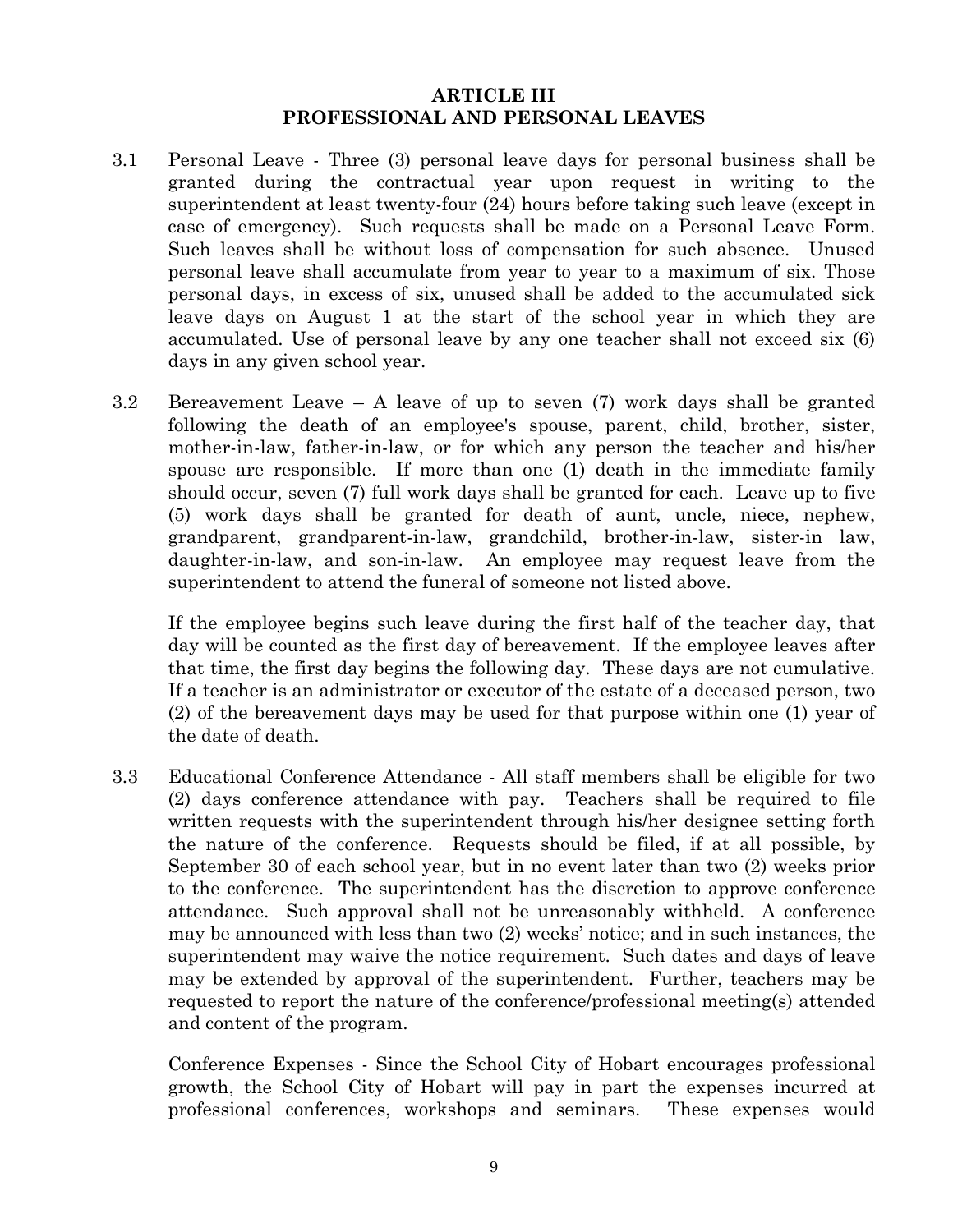include the cost of hiring a substitute for the teacher(s) involved. This does not include the ISTA Conference.

3.4 Court Appearance Leave - Leave of absence without loss of pay or other leave days shall be granted for any court appearance where attendance of the teacher is requested by the school administration or prosecutor. A teacher called for jury duty or subpoenaed as a witness in a work-related matter shall be compensated for the difference between the teaching pay and the pay received for the performance as a juror or a witness.

In the event a teacher is subpoenaed to appear in court on a non-work related matter, the teacher who is subpoenaed may elect to reimburse the school corporation for the cost of the substitute and not use a day of personal business leave.

A leave of absence without loss of pay or other leave days shall be granted for required testimony by a teacher in a criminal proceeding involving an alleged assault and battery committed against a teacher at school or school function.

- 3.5 Serious Injury or Illness in the Family Teachers shall be allowed up to six (6) work days leave per year with pay (not accumulative but deductible from sick leave days) for absences occasioned by such serious illness or injury of the employee's spouse, parent(s), children or any person for whom the teacher is responsible and up to three (3) work days leave for absences occasioned by serious illness or injury of the employee's mother-in-law or father-in-law. If a teacher has used all of his/her available family illness days for a given school year and still needs access to additional accumulated sick leave days, he/she may make a request to use additional sick leave days for family illness to the superintendent who shall have the discretion to grant or deny such request.
- 3.6 Association Business Leave The Association will be granted up to twelve (12) days, for the purpose of lobbying during the long session of the Indiana General Assembly and eight (8) days for such purpose during the short session. In addition, the Association will be granted ten (10) days every year for Association business other than lobbying. The Association President must coordinate the leave with the superintendent. The request will not be unreasonably denied. The Association will reimburse the school employer for the costs of substitutes. These days will not include any days provided under Article II.
- 3.7 The School City of Hobart will comply with the provisions of the Family Medical Leave Act of 1993, as supplemented, superseded or amended (herein referred to as FMLA).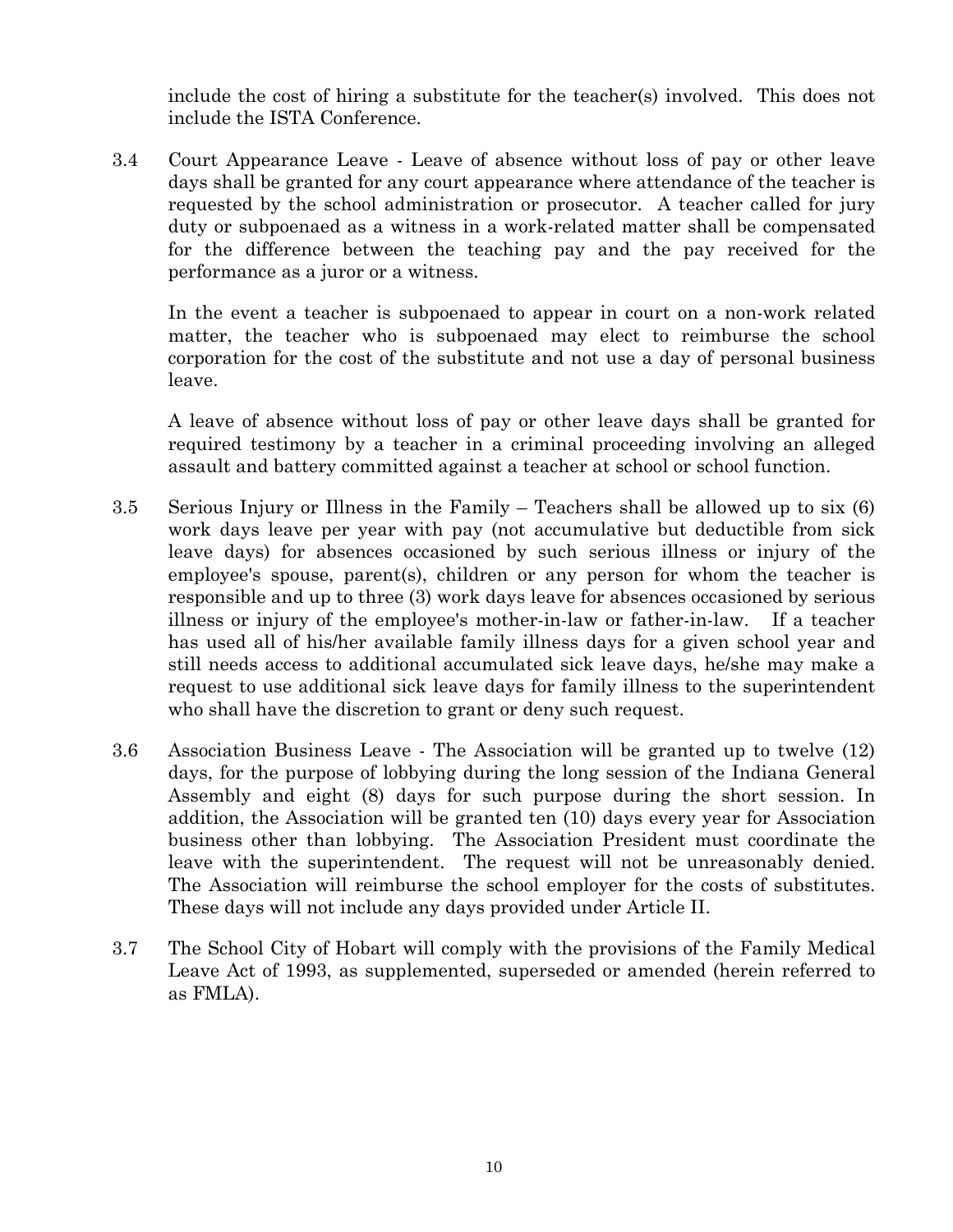#### **ARTICLE IV ILLNESS AND DISABILITY**

- 4.1 For absences caused by illness or physical disability of the teacher, each teacher shall be allowed ten (10) days for each year of employment accumulative to 200 days. However, any teacher who has more than 200 accumulated days as of September 1, 2015 shall have that total number of accumulated days as their personal limit. In the event a new teacher shall have accumulated one or more sick leave days in a prior school corporation of this state, then there shall be added for the second year and each succeeding year of such employment up to three (3) days of sick leave until the number of accumulated days to which said teacher was entitled in the last place of employment shall be exhausted. The school employer may require the submission of a physician's certificate of treatment and nature of incapacitation or illness in cases where illness has been frequent or where a reasonable suspicion of abuse exists.
- 4.2 Absence due to injury incurred in the course of the teacher's employment shall be charged against the teacher's sick leave days provided that portion of the sick leave days covered by the Indiana Worker's Compensation Act be returned to the teacher. When a teacher has used his/her total accumulation of sick leave days prior to the end of the school year, the Board shall pay to such teacher the difference between his/her salary and benefits received under the Indiana Worker's Compensation Act for a total of not more than thirty (30) additional school days or until Long Term Disability (LTD) insurance commences.

#### **ARTICLE V INSURANCE PROTECTION**

#### 5.1 Insurance

The basic group insurance programs consist of health insurance, dental insurance, prescription drug coverage and vision insurance.

If a spouse of a teacher is employed by another employer, the spouse will enroll in the single plan of his/her employer as the primary carrier if the employer permits enrollment.

Teachers may only enroll during the first thirty (30) days of employment in the insurance plan of the school corporation and will only be permitted to enroll or change to a family plan in the case of a significant life qualifying event.

5.2 In the case of both a husband and wife employed in the bargaining unit, the Board will contribute 100% of all insurance premiums.

Where two teachers are married and enrolled in one (1) family plan or in (2) two single plans where that is the most economical for the basic group insurance program, one (1) spouse-teacher shall be entitled to receive the annuity payment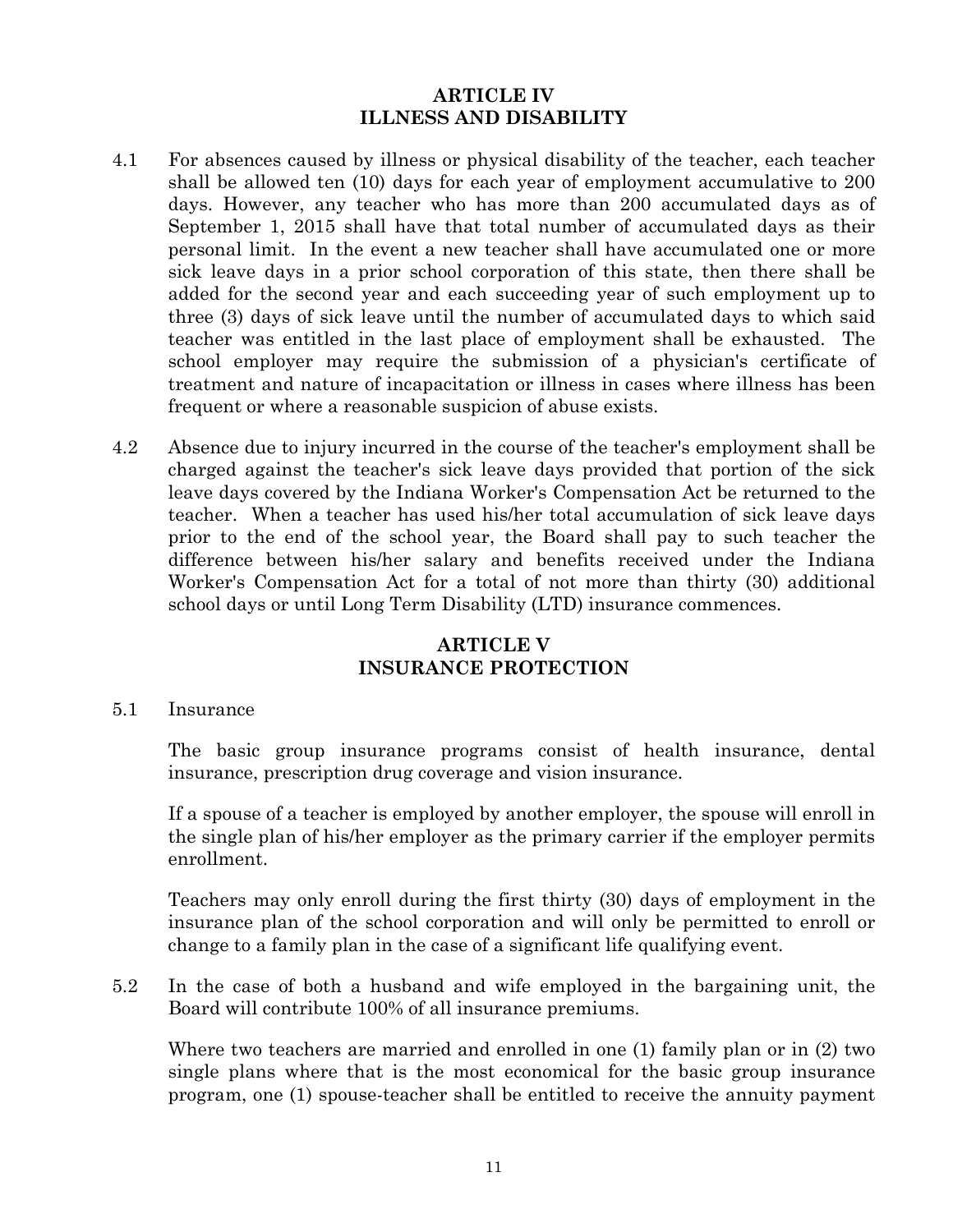in section 5.4. This paragraph only applies to teachers hired prior to the 2006- 2007 school year.

5.3 The basic group insurance programs shall continue the health insurance, dental insurance, prescription drug coverage and vision insurance. The Board of School Trustees agrees to implement a Section 125 Plan to defer payments of premiums, unreimbursed medical expenses and child care. The school corporation will select the qualifying carrier with the most competitive offer with respect to charges for services of administering this plan.

The Board will contribute 90% of the single or family premium for the basic group insurance program with the teacher contributing 10%.

5.4 The Board shall continue to contribute Five Hundred Dollars (\$500.00) annually for those who do not participate in the basic group insurance program for a tax sheltered annuity or alternative plan if the annuity is not available.

A teacher electing this option must submit proof of medical/hospital insurance or execute a waiver of coverage in case of future non-insurability.

5.5 Term Life Insurance

The Board will provide, at the cost of One Dollar (\$1.00), a term life insurance policy in the amount of Fifty Thousand Dollars (\$50,000.00) and provides double indemnity coverage for accidental death.

5.6 Long Term Disability

The Board will provide without cost to the employee, an LTD group insurance plan with 66 2/3% of regular salary benefit after a One Hundred Twenty (120) calendar day waiting period.

5.7 Employee Assistance Program (EAP)

An EAP shall be available. (It is understood that employee participation shall be voluntary.)

5.8 Miscellaneous Medical Examination

The cost of any medical examination or any other examination required by the Board or the law shall be paid by the Board. The Board reserves the right to designate the licensed physician to administer such medical examination.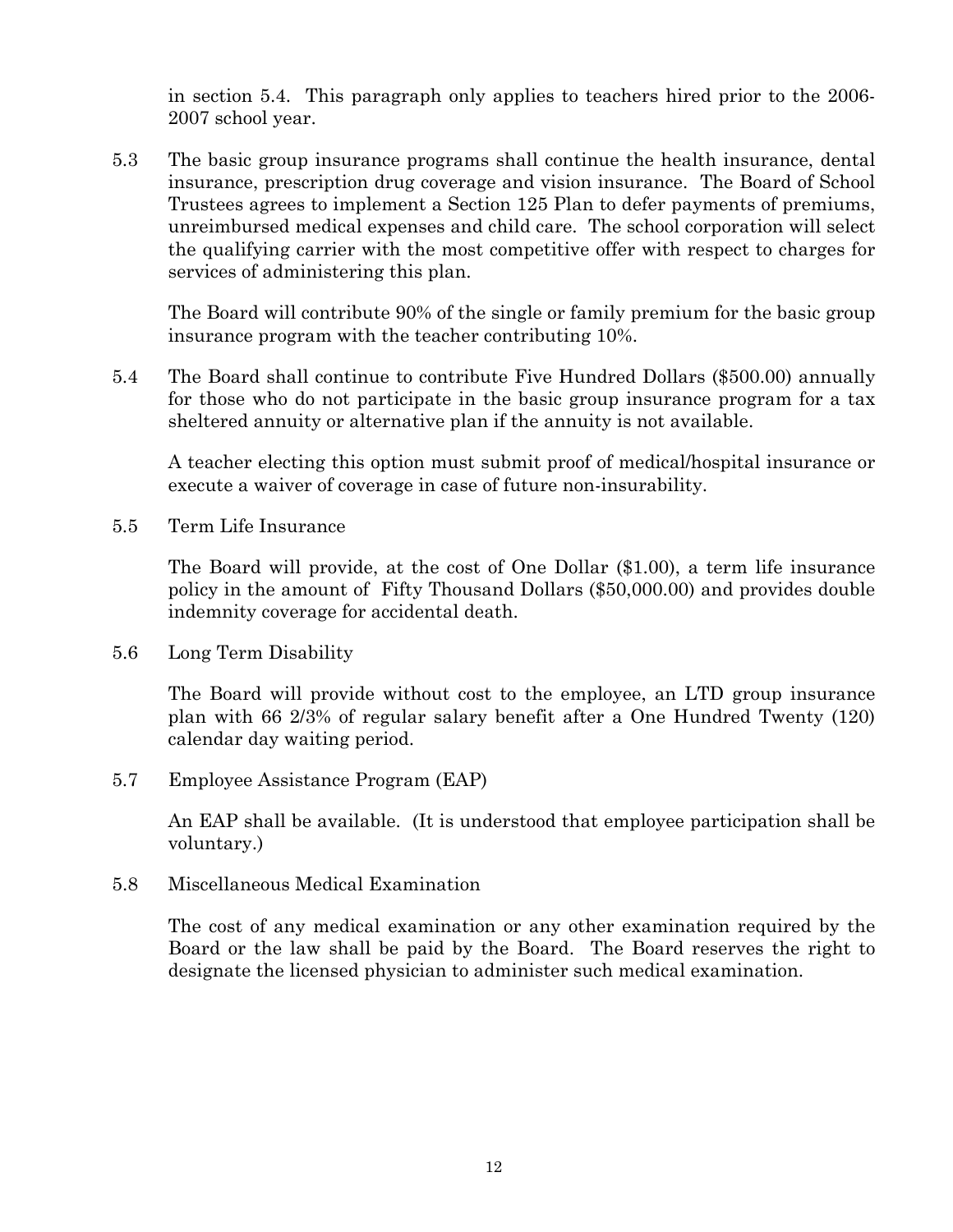#### **ARTICLE VI PROFESSIONAL COMPENSATION**

#### 6.1 Work schedule

The Association agrees that teachers will be expected from time to time to perform the following responsibilities beyond the regular school day:

- A. Faculty and Departmental Meetings.
- B. Teacher-parent or teacher-teacher conference.
- C. Teacher-administrator conference.
- D. Curriculum, Textbook, Planning, and Program Meetings (in cases where volunteers have been traditionally sought, such practice will continue unless sufficient volunteers are not obtained).
- E. Hearings regarding student discipline.
- F. Open Houses to introduce new facilities or new programs.
- G. Presentation on school-related programs or events to the Board of School Trustees.
- H. The school administration will inform teachers assigned to the duties listed herein of the expected time for reporting and leaving.

#### 6.2 Basic Salary

The basic salary of teachers covered by this Agreement are set forth in Appendix B which is attached to, and incorporated in this Agreement. Such salary schedule shall remain in effect during the designated period.

- A. A teacher on a temporary contract is considered part of the bargaining unit.
- B. Credentials: All credits shall be from a college or university approved by North Central Association of Colleges and Secondary Schools and/or NCATE or a reciprocal accrediting agency.
- C. A teacher shall be placed on the compensation model the equivalency of their credentials.
- D. The superintendent is authorized by the Board to evaluate the training and experience of all applicants, in accordance with training and experience requirements as set forth by the Commission of Teacher Licensing and Certification of the State of Indiana and shall place teachers on the compensation model according to qualifications and/or need.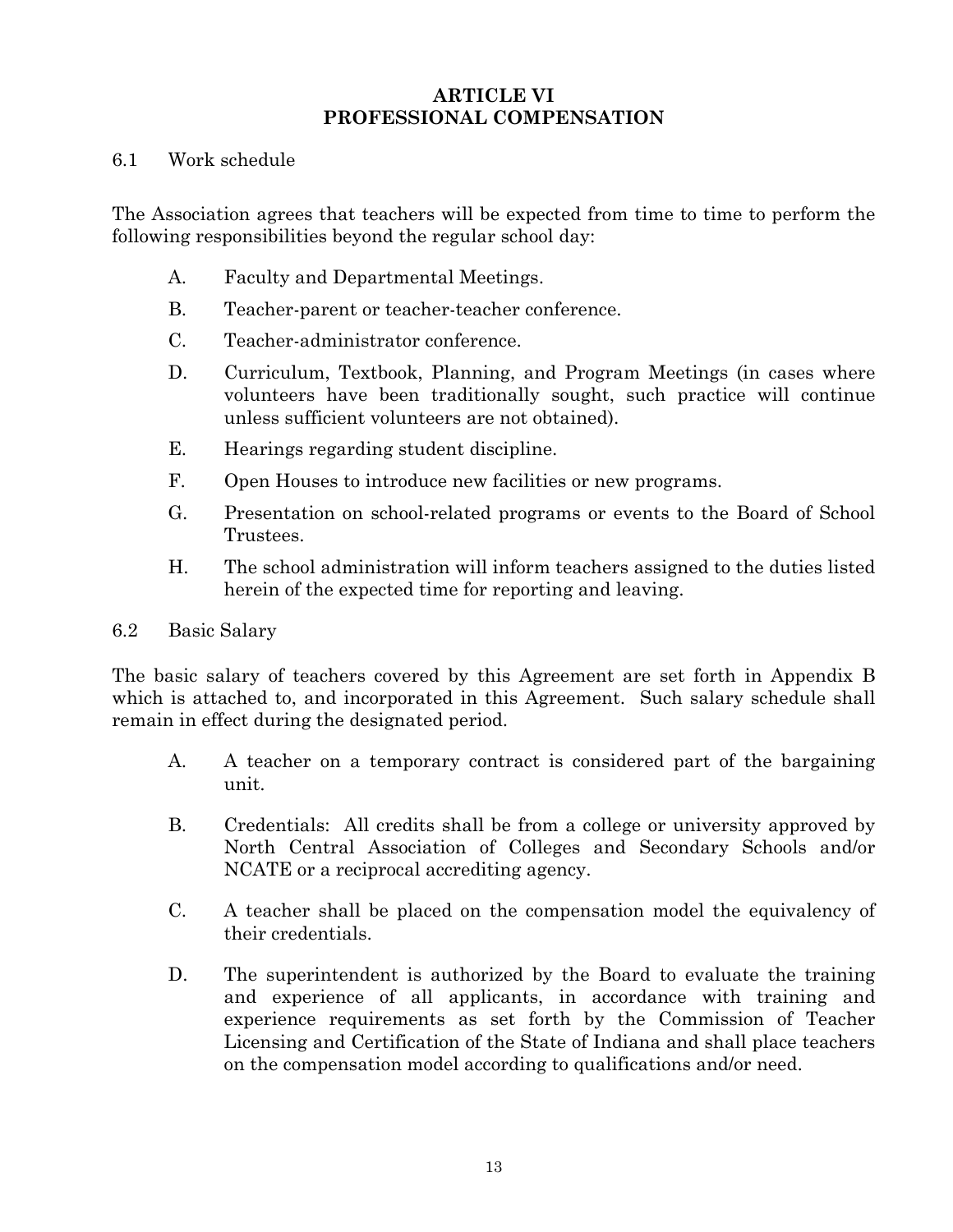#### 6.3 Compensation Model

A. Definition of Terms for the Compensation Model

*Base Salary* – this number is the salary at which individual Certified Staff members were paid during the prior school year less any stipend. The new starting base salary is \$36,010 for a Bachelors; \$37,296 for a Bachelors +15; and \$39,063 for a Masters with the highest base salary amount at \$68,806. Certified Staff who are making less than the new starting base salary for their education level would be moved to the new base salary schedule amount indicated in Appendix B, Row 1 and the educational attainment level achieved.

*Base Salary Increase* – increase to salary for Certified Staff above the level earned during the prior school year or the new base salary.

*Compensation Increase* – Base Salary Increase or Stipend.

*Performance Evaluation* – the final categorization (highly effective, effective, improvement necessary, ineffective) given to each staff member based on the Marzano Teacher Causal Model as defined by the School City of Hobart.

*Performance Appeal* – Certified Staff who will not receive an increase due to Performance Evaluation results may request a private conference with the Superintendent.

*Education* –additional content area degrees and credit hours beyond the requirements for employment that are approved and meet the following criteria as indicated by Appendix B Salary Schedule:

- 1. It shall be of high quality from an accredited institution, requiring the best efforts of the teacher.
- 2. It shall be at the graduate level in the licensed content area
- 3. It shall contribute to the continuous improvement of instruction in the classroom.
- 4. It shall reflect intelligent planning on the part of the teacher concerning personal educational needs, weaknesses and goals.
- 5. A written request for additional compensation for credit earned must be approved in writing by the Superintendent prior to July I and verification of having received a grade of C or its equivalent received by September 1 if payment is to be received during the following school year. If the plan complies with the provisions of this Article, the Superintendent shall approve it.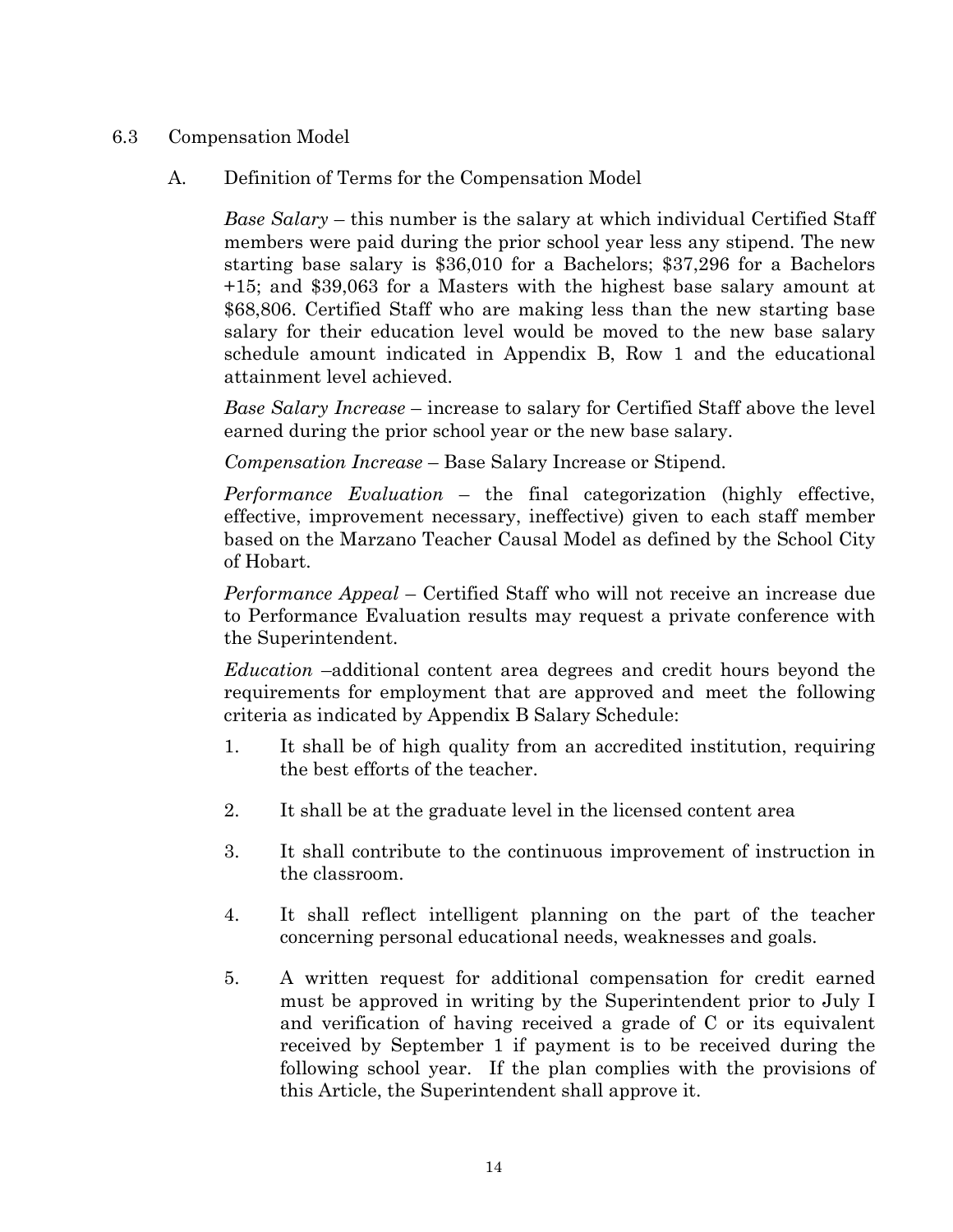*Academic Needs –* providing consistent instruction to students through exemplar attendance.

*Projected Budget*– the amount of General fund money that is projected for the school year after estimated expenses are deducted from estimated revenues which is necessary for determining unlawful deficit financing. \*For the purposes of determining the projected budget surplus, School City of Hobart's Administration will run simulations through the IDOE tuition support worksheet to determine revenues and will use historic averages to determine expenses.

*Deficit Financing –* a budget year's actual expenditures exceeding the employer's current year actual general fund revenue IC 20-29-6. The time frame for deficit financing should be analyzed using a fiscal year which is consistent with a contract term, which cannot extend past the state budget biennium. The equation is as follows DOE Certification plus miscellaneous revenue minus non-bargaining unit costs/operating expenses equals money available for the total package of the bargaining unit.

*Total Package* – includes but not limited to Salary, FICA, TERF, 401a, Health Insurance Plan, Life Insurance, Long Term Disability, Extra-Duty Costs, Leave Costs, and Retirement.

*Stipend –* one-time payment of a fixed sum of money.

B. Specific Guidelines for Teacher Compensation Increases

Per IC 20-28-9, School City of Hobart will use Performance Evaluation results and Education in determining the Compensation Increase for the current school year.

Per IC 20-28.11.5, Certified Staff rated ineffective or improvement necessary for the prior school year cannot receive any Compensation Increase for the current school year. The certified staff member may do a Performance Appeal. The amount of compensation that would have been available to said teachers will be divided equally and distributed to eligible effective and highly effective teachers who are actively employed at the time of distribution as a stipend.

Per IC 20-29-6-3 Certified Staff cannot receive salary increases that would make the school corporation be in Unlawful Deficit Financing:

Sec. 3. (a) It is unlawful for a school employer to enter into any agreement that would place the employer in a position of deficit financing due to a reduction in the employer's actual general fund revenue or an increase in the employer's expenditures when the expenditures exceed the employer's current year actual general fund revenue. (b) A contract that provides for deficit financing is void to that extent, and an individual teacher's contract executed under the contract is void to that extent.

The Compensation Model is awarded based on factors that would not yield deficit financing as defined in this agreement. In the event that the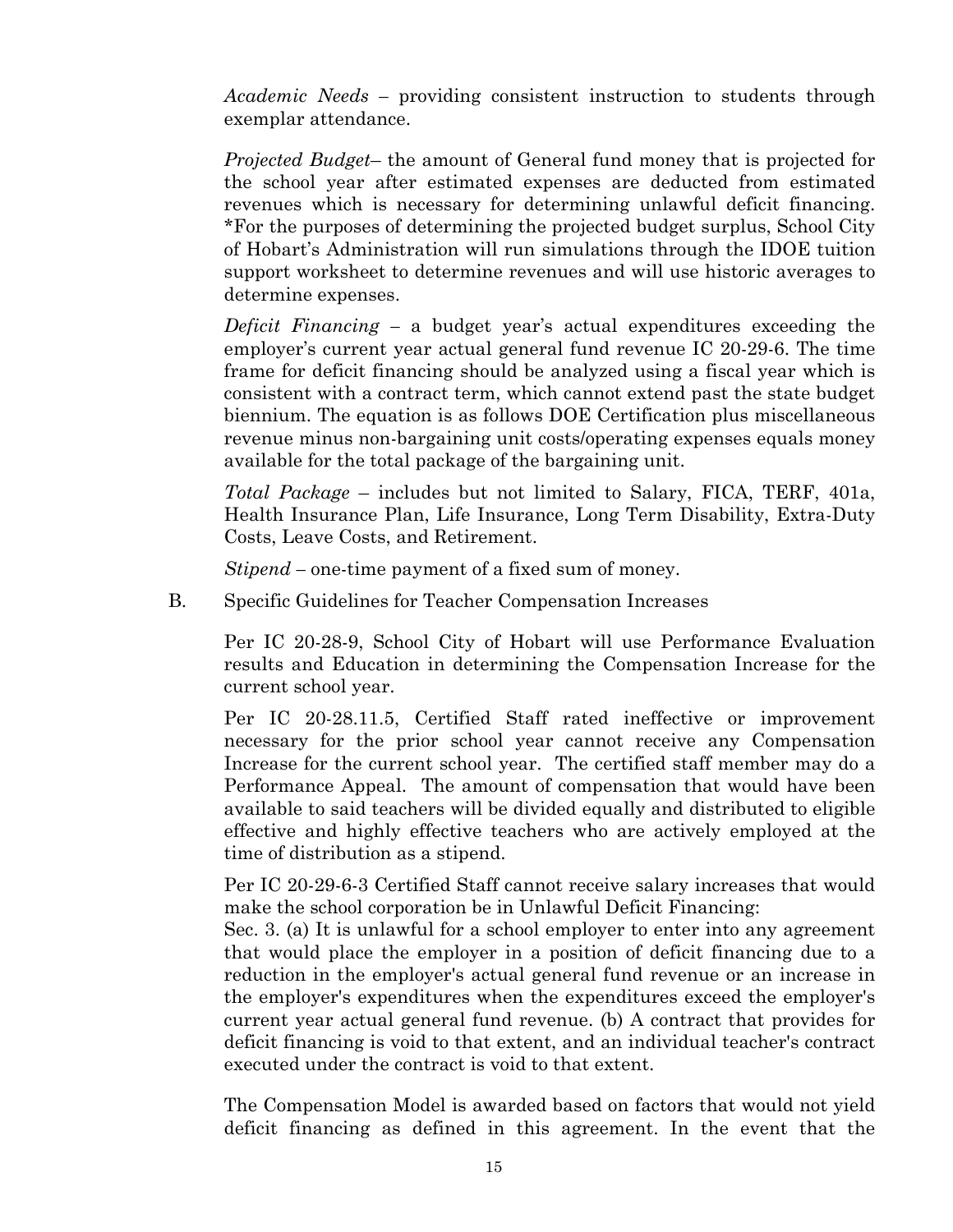Compensation Model base salary increases are not fiscally feasible to award due to not receiving the amount needed to fund the increase, the amount of monies available would be awarded as a stipend for highly effective and effective teachers.

- C. Certified Staff Base Salary Increases
	- 1. Highly Effective and Effective Certified Staff are eligible for a compensation increase above the base salary earned during the prior school year or the new base salary as defined in the salary schedule (Appendix B).
	- 2. There are two salary schedules based on the grandfathered clause for education (Appendix B).
		- A. Salary Schedule A The 2013-2014 Certified Staff with a Bachelors or Bachelors + 15 and new certified staff hired in and beyond 2014.
		- B. Salary Schedule B The 2013-2104 Certified Staff with advanced degrees including the masters and beyond. The 2013-2014 Certified Staff who started course work for an advanced degree before July 1, 2011 and completed it before September 2, 2014.
	- 3. Only Highly Effective and Effective Teachers are eligible for salary increases. Salary increases are based on Performance Evaluation, Education, and Academic Needs
		- A. When Education degrees or credits remain constant as defined, a base salary increase is based on 100% for Performance Evaluation (vertical movement on salary schedule in Appendix B).
		- B. When Education degrees or credits occur according to the approved definition, a base salary increase is based on 67% for Performance Evaluation and 33% for Education (horizontal movement on salary schedule in Appendix B).
		- C. Academic Needs are met by the following:

 1. Exemplary teacher attendance of no more than three (3) total missed days in said contract year (excludes professional development), a stipend of \$500 will be given at the end of a school year.

 2. Excellent teacher attendance of no more than five (5) total missed days in said contract year (excludes professional development), a stipend of \$250 will be given at the end of a school year.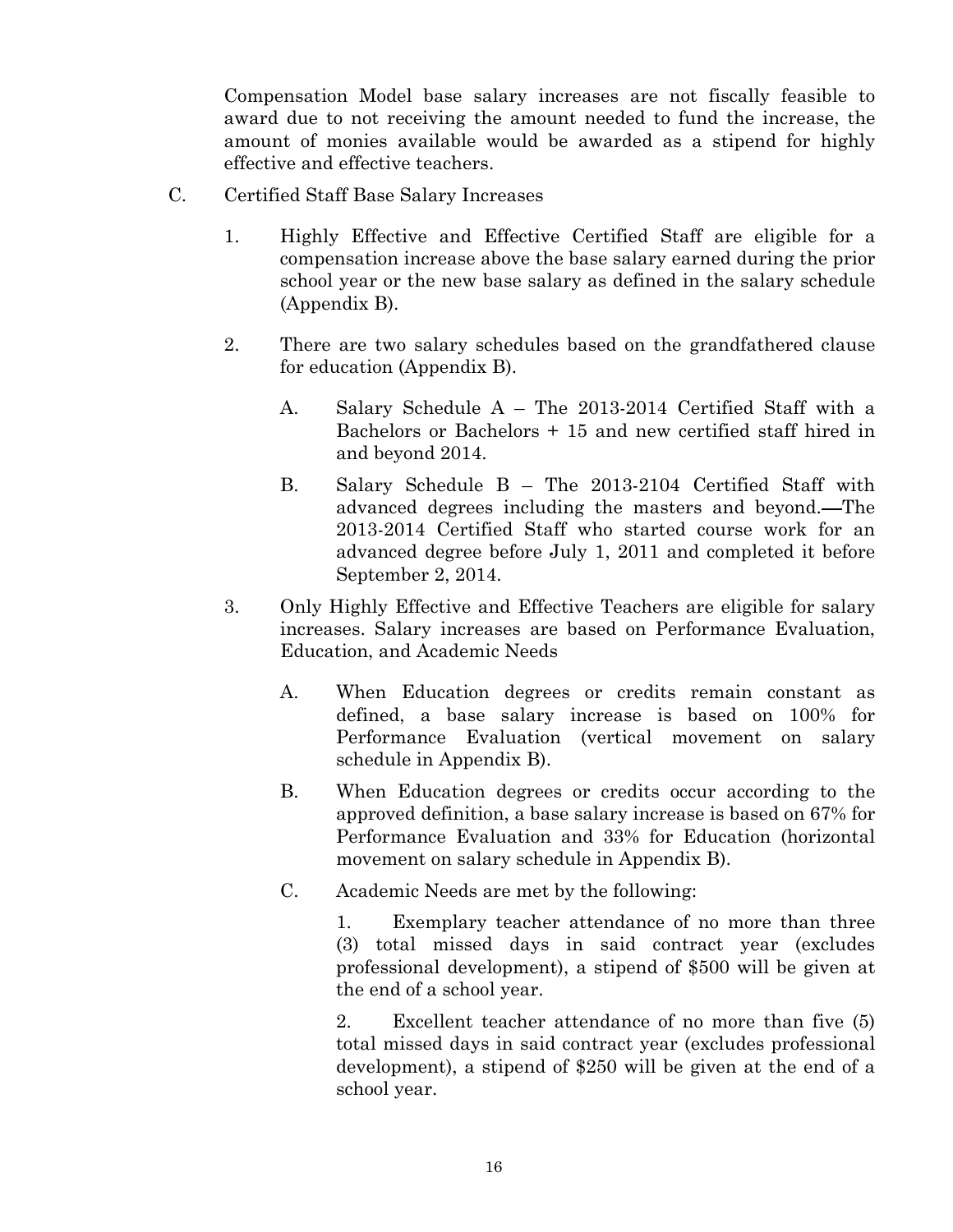- 6.4 Extra Duty Contracts (See Appendix C)
- 6.5 Personal Automobile Use

Teachers required as part of their assignment to drive personal automobiles from one school to another school shall receive a car allowance equal to the maximum deduction permitted by the IRS. A standard approved mileage figure shall set forth the distance between building assignments. As an alternative to the computation of mileage, a traveling teacher may submit an approved log sheet setting forth the date, number of trips and the standard mileage figure.

#### **ARTICLE VII SEC. 401(a) CONTRIBUTION**

7.1 Retirement Savings Section 401(a)

The School Corporation agrees to maintain an IRS Code Section 401(a) plan for all members of the bargaining unit. The School Corporation shall contribute to individual accounts in the name of the respective existing certificated school employee an amount equal to 2.5% of the base salary. Base salary is defined as the individual teacher's current contract without supplement salary amounts.

#### **ARTICLE VIII RETIREMENT**

- 8.1 Effective September, 1992, the Board will pay the 3% teacher contribution for the Teacher Retirement Fund (TRF).
- 8.2 Severance Benefit

Upon written request to the Superintendent before the respective April 1 (See C below) by a certificated school employee who:

- A. has reached age 50 by the end of the succeeding school year;
- B. has or will have in the succeeding school year 15 years' experience in the School City of Hobart;
- C. the next school year will be the employee's last year of employment by the School Corporation; and
- D. timely provides the Superintendent with the required notice.

The School Corporation shall pay Two Thousand Dollars (\$2,000.00) of regular severance benefit to the certificated school employee prior to the end of the fiscal year. The Superintendent may waive the notice requirement as a result of the certificated school employee's serious ill health, serious accident; unforeseen emergency; or initial school year implementation of the section.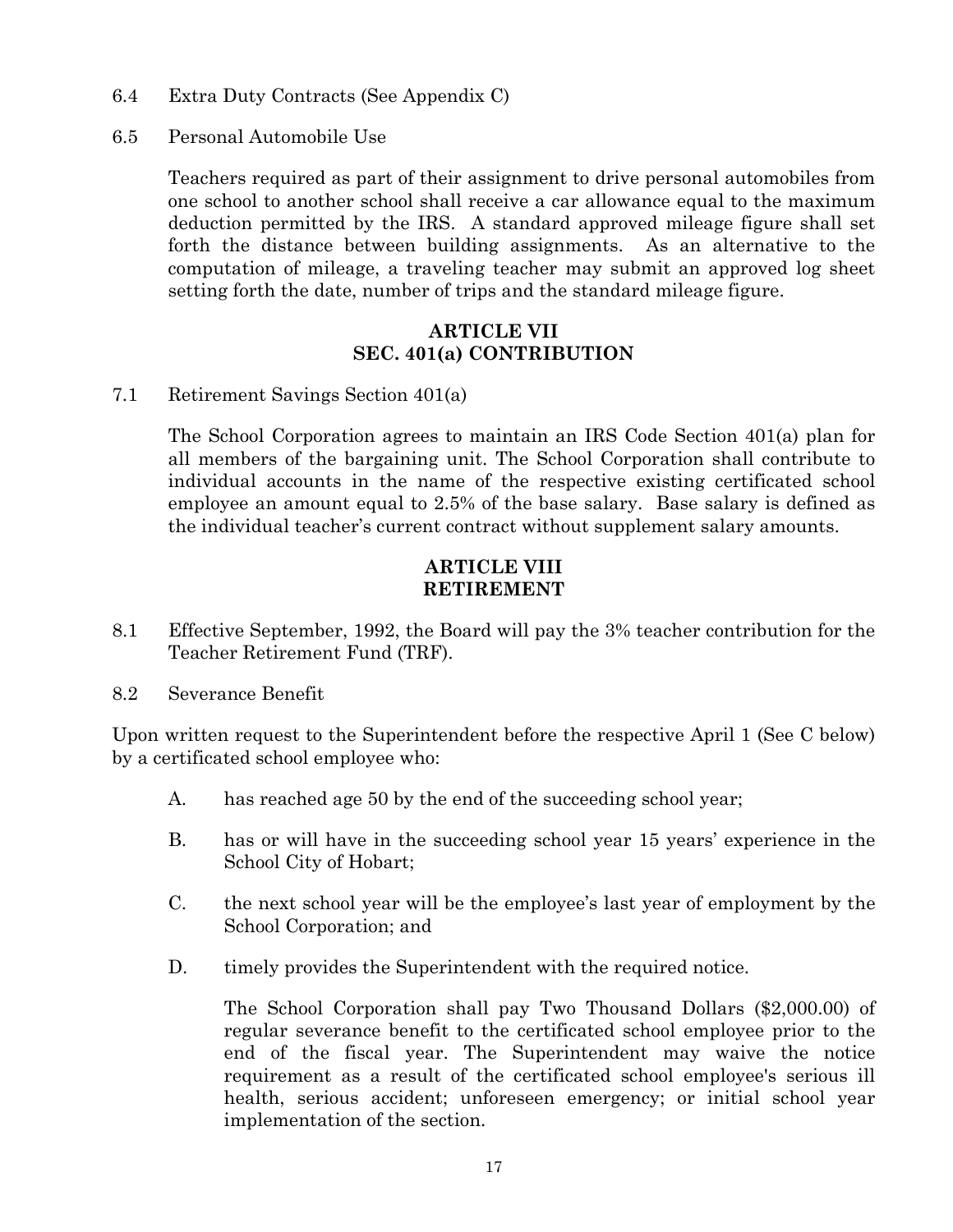#### **ARTICLE IX EFFECT AND TERM OF AGREEMENT**

This agreement supersedes and cancels all previous agreements, verbal and written or based on alleged past practices, between the school employer and the exclusive representative and constitutes the entire Agreement between the parties.

This Agreement may not be changed or amended except by a written instrument signed by both parties.

- 9.1 All bargainable issues have been discussed during negotiations leading to this Agreement and no additional bargaining on said issues will be conducted on any item, whether contained herein or not, during the life of this Agreement, except by mutual agreement or by order of any court or the IEERB.
- 9.2 The Board shall be responsible for the electronic reproduction of the Agreement on the district's website no more than thirty (30) days subsequent to formal Board ratification.
- 9.3 In the event that a section or provision is canceled due to a court ruling or a legislative act, either the Association or the Board may reopen negotiations to prevent the resultant cancellation of a right or benefit to either minimize the impact of such ruling or act, or to maintain such right or benefit by amendment.
- 9.4 This Agreement shall be effective the 1st day of September 2015, and shall remain in effect through the 30th day of June, 2017. This Agreement shall not be extended orally and it is expressly understood that it shall expire on the date indicated subject to the provisions of IC 20-29 *et seq*.
- 9.5 This Agreement is so attested to by the parties' presidents, secretaries, and members' signatures which appear below and is made and entered into at Hobart, Indiana, on the 1st day of October 2015.

#### SCHOOL CITY OF HOBART TEACHERS ASSOCIATION

President

 BOARD OF SCHOOL TRUSTEES OF THE SCHOOL CITY OF HOBART

BY: BY:

Karen J. Robbins, President

BY: BY:

Beth York, Co-President Michael J. Rogers, Vice President

BY: BY:

Sheri Evans, Secretary Rikki A. Guthrie, Secretary

Alice Hunt-Lounges, Co-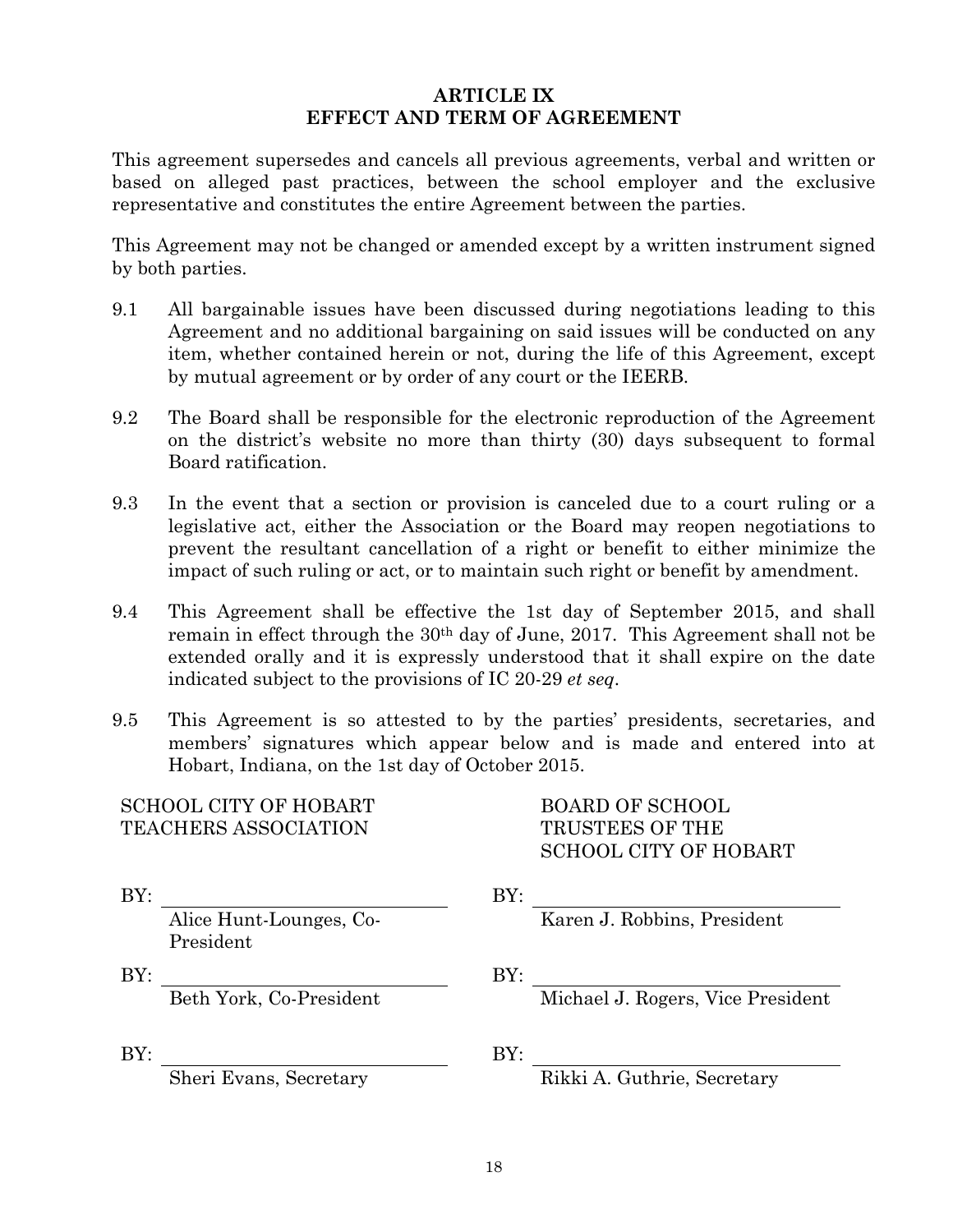Jon Brumley, Treasurer Dave Bigler, Member

BY: BY:

 Nancy Mast, Member Chief Negotiator

BY: BY:

BY: Terry D. Butler, Member

BY:

BY: Stuart Schultz, Member

BY:

Donald H. Rogers, Member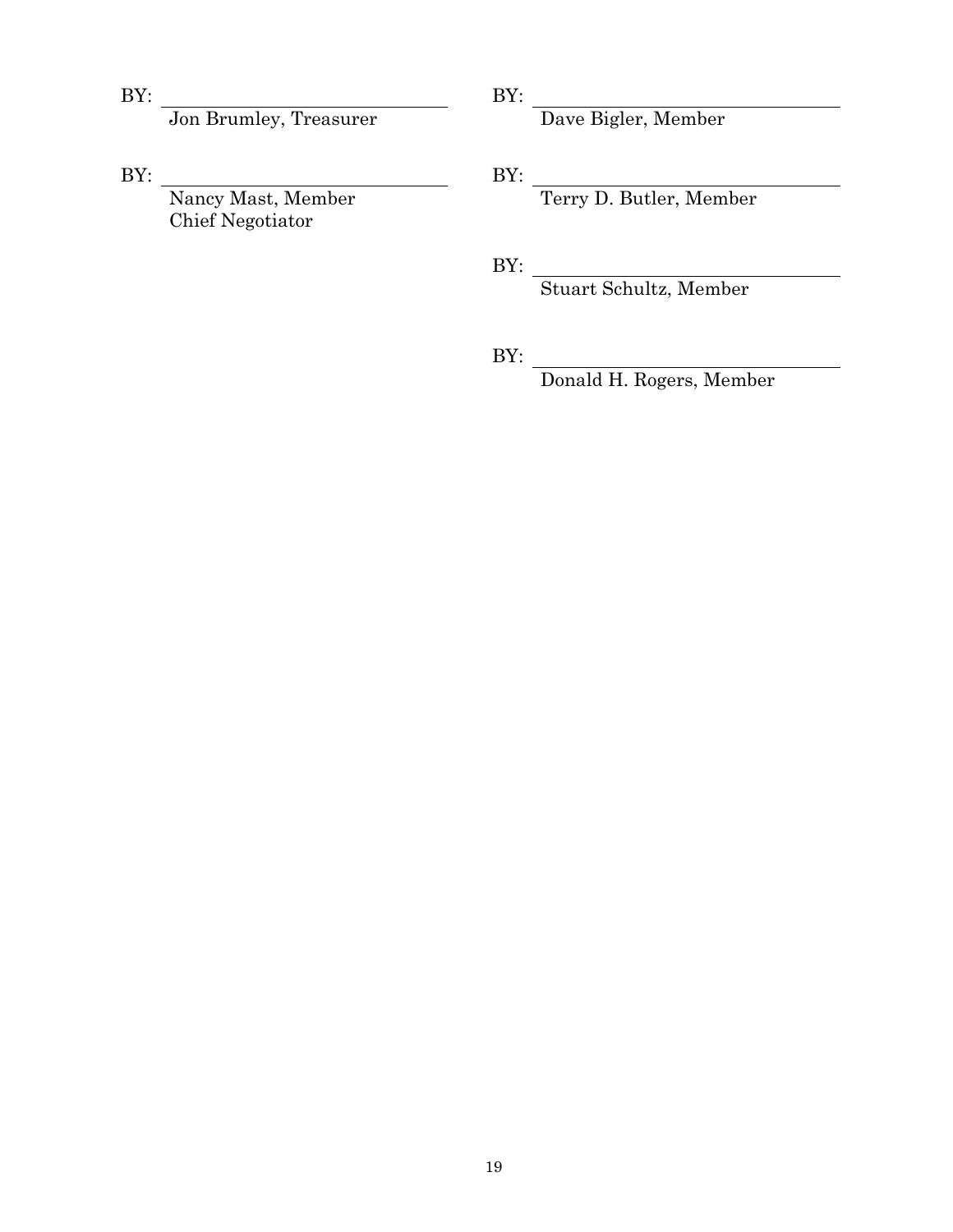#### **APPENDIX A-1**

#### GRIEVANCE REPORT FORM

|           | Name of Grievant                                                                                  |                                                                                                                                                                                                                                              | ${\it Date \: Filed \: \underline{\hspace{1.5cm}} \hspace{1.5cm} \underline{\hspace{1.5cm}} \hspace{1.5cm} }$             |
|-----------|---------------------------------------------------------------------------------------------------|----------------------------------------------------------------------------------------------------------------------------------------------------------------------------------------------------------------------------------------------|---------------------------------------------------------------------------------------------------------------------------|
| Building  | <u> 1980 - Andrea Stadt Britain, fransk politik (d. 1980)</u>                                     |                                                                                                                                                                                                                                              | Assignment                                                                                                                |
|           |                                                                                                   | <b>STEP I (INFORMAL)</b>                                                                                                                                                                                                                     |                                                                                                                           |
| A.        |                                                                                                   |                                                                                                                                                                                                                                              |                                                                                                                           |
| <b>B.</b> | Date cause of Grievance occurred:<br>(1) Statement of Grievance:                                  |                                                                                                                                                                                                                                              |                                                                                                                           |
|           | (2) Relief sought:                                                                                | <u> Alexandria de la contrada de la contrada de la contrada de la contrada de la contrada de la contrada de la c</u><br><u> Alexandria de la contrada de la contrada de la contrada de la contrada de la contrada de la contrada de la c</u> |                                                                                                                           |
|           |                                                                                                   |                                                                                                                                                                                                                                              |                                                                                                                           |
|           |                                                                                                   | Signature                                                                                                                                                                                                                                    | Date                                                                                                                      |
|           |                                                                                                   |                                                                                                                                                                                                                                              |                                                                                                                           |
|           | If additional space is needed in reporting Section B-1 & 2 of Step I, attach on additional sheet. |                                                                                                                                                                                                                                              |                                                                                                                           |
|           |                                                                                                   |                                                                                                                                                                                                                                              |                                                                                                                           |
|           | Grievance#                                                                                        |                                                                                                                                                                                                                                              |                                                                                                                           |
|           | <b>SCHOOL CITY OF HOBART GRIEVANCE REPORT</b>                                                     |                                                                                                                                                                                                                                              |                                                                                                                           |
|           | Name of Grievant<br><u> 1980 - Johann Barn, fransk politik (d. 1980)</u>                          |                                                                                                                                                                                                                                              |                                                                                                                           |
| Building  |                                                                                                   |                                                                                                                                                                                                                                              |                                                                                                                           |
|           |                                                                                                   | <b>STEP I (FORMAL)</b>                                                                                                                                                                                                                       | ${\it Date \: Filed \: \underline{\hspace{1.5cm}}\hspace{1.5cm} \underline{\hspace{1.5cm}}\hspace{1.5cm} }$<br>Assignment |
| А.        | Date cause of Grievance occurred:                                                                 |                                                                                                                                                                                                                                              |                                                                                                                           |
| <b>B.</b> | (1) Statement of Grievance:                                                                       | <u> 1989 - Andrea State Barbara, president e la provincia de la presidencia de la provincia de la provincia de la</u>                                                                                                                        |                                                                                                                           |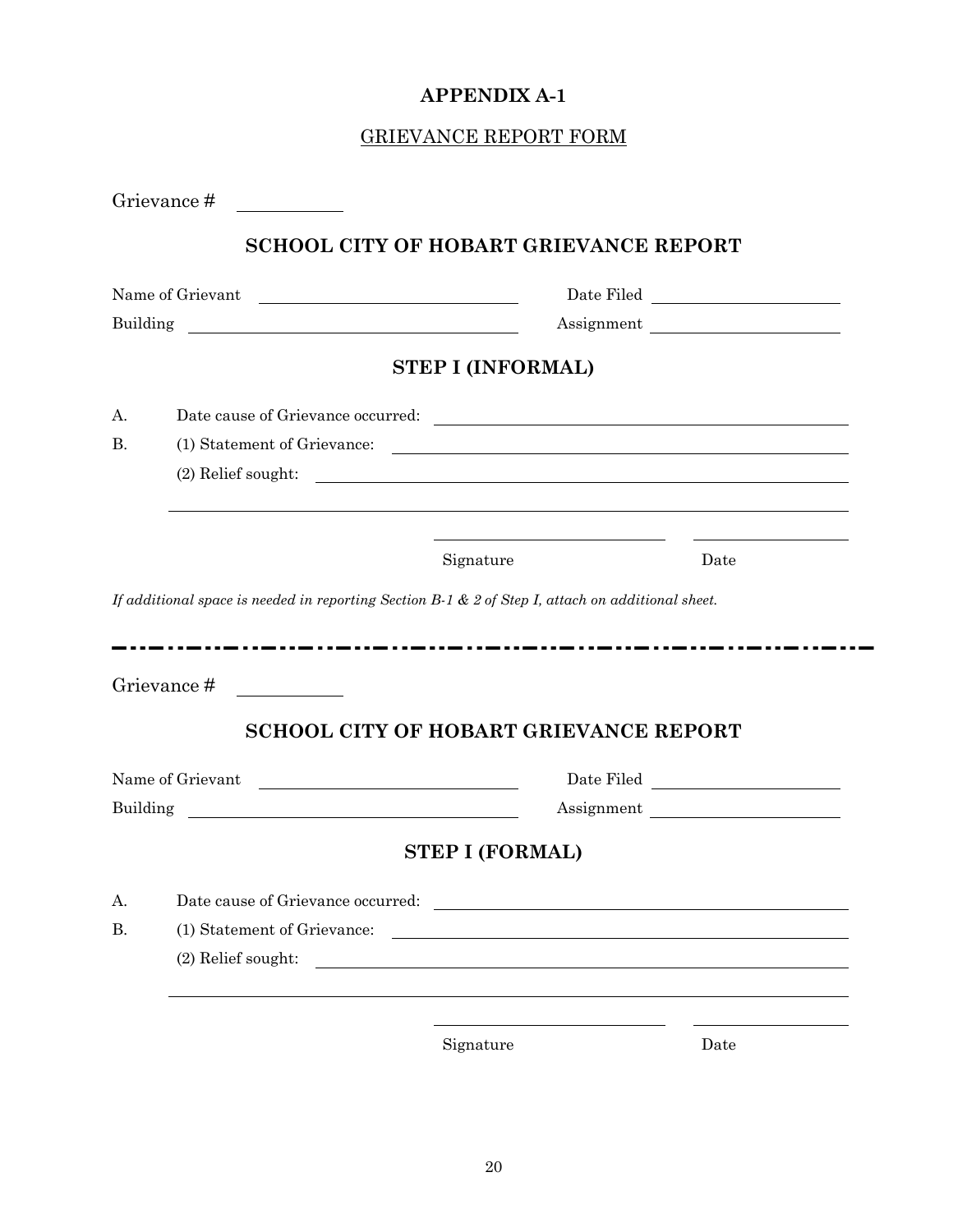Grievance #

#### **SCHOOL CITY OF HOBART GRIEVANCE REPORT**

|           | Name of Grievant<br><u> 1980 - Andrea Maria Alemania, prima prima prima prima prima prima prima prima prima prima prima prima prima p</u> |                                                                                                                       | ${\rm Date \; Filed} \quad \begin{tabular}{ c c } \hline \rule{0.3cm}{.4cm} \rule{0.3cm}{.4cm} \rule{0.3cm}{.4cm} \rule{0.3cm}{.4cm} \rule{0.3cm}{.4cm} \rule{0.3cm}{.4cm} \rule{0.3cm}{.4cm} \rule{0.3cm}{.4cm} \rule{0.3cm}{.4cm} \rule{0.3cm}{.4cm} \rule{0.3cm}{.4cm} \rule{0.3cm}{.4cm} \rule{0.3cm}{.4cm} \rule{0.3cm}{.4cm} \rule{0.3cm}{.4cm} \rule{0.3cm}{.4cm} \rule{$ |
|-----------|-------------------------------------------------------------------------------------------------------------------------------------------|-----------------------------------------------------------------------------------------------------------------------|----------------------------------------------------------------------------------------------------------------------------------------------------------------------------------------------------------------------------------------------------------------------------------------------------------------------------------------------------------------------------------|
| Building  |                                                                                                                                           |                                                                                                                       | Assignment                                                                                                                                                                                                                                                                                                                                                                       |
|           |                                                                                                                                           | <b>STEP II</b>                                                                                                        |                                                                                                                                                                                                                                                                                                                                                                                  |
|           | <b>Submit to Superintendent in TRIPLICATE:</b>                                                                                            |                                                                                                                       |                                                                                                                                                                                                                                                                                                                                                                                  |
| А.        | Position of Grievant:                                                                                                                     | <u> 1989 - Johann Harry Harry Harry Harry Harry Harry Harry Harry Harry Harry Harry Harry Harry Harry Harry Harry</u> |                                                                                                                                                                                                                                                                                                                                                                                  |
|           | Signature                                                                                                                                 |                                                                                                                       | Date                                                                                                                                                                                                                                                                                                                                                                             |
| <b>B.</b> |                                                                                                                                           |                                                                                                                       |                                                                                                                                                                                                                                                                                                                                                                                  |
| C.        | Disposition by Superintendent or Designee:                                                                                                |                                                                                                                       |                                                                                                                                                                                                                                                                                                                                                                                  |
|           |                                                                                                                                           | Signature                                                                                                             | Date                                                                                                                                                                                                                                                                                                                                                                             |
|           |                                                                                                                                           |                                                                                                                       |                                                                                                                                                                                                                                                                                                                                                                                  |
|           | Grievance#                                                                                                                                | <b>SCHOOL CITY OF HOBART GRIEVANCE REPORT</b>                                                                         |                                                                                                                                                                                                                                                                                                                                                                                  |
|           | Name of Grievant                                                                                                                          |                                                                                                                       | ${\small \textbf{Date Field}} \begin{tabular}{c} \textbf{\textcolor{red}{\bf{2.5}}\end{tabular}}$                                                                                                                                                                                                                                                                                |
|           |                                                                                                                                           |                                                                                                                       | Assignment                                                                                                                                                                                                                                                                                                                                                                       |
|           |                                                                                                                                           | <b>STEP III</b>                                                                                                       |                                                                                                                                                                                                                                                                                                                                                                                  |
| Building  | <b>Submit to Arbitrator in TRIPLICATE:</b>                                                                                                |                                                                                                                       |                                                                                                                                                                                                                                                                                                                                                                                  |
|           | A. Position of Grievant:                                                                                                                  |                                                                                                                       |                                                                                                                                                                                                                                                                                                                                                                                  |
|           |                                                                                                                                           | Signature                                                                                                             | Date                                                                                                                                                                                                                                                                                                                                                                             |
| <b>B.</b> | Date submitted to Arbitration:                                                                                                            | <u> 1988 - Johann Stoff, fransk politik (f. 1988)</u>                                                                 |                                                                                                                                                                                                                                                                                                                                                                                  |
| C.        | Disposition and award of Arbitrator:                                                                                                      |                                                                                                                       |                                                                                                                                                                                                                                                                                                                                                                                  |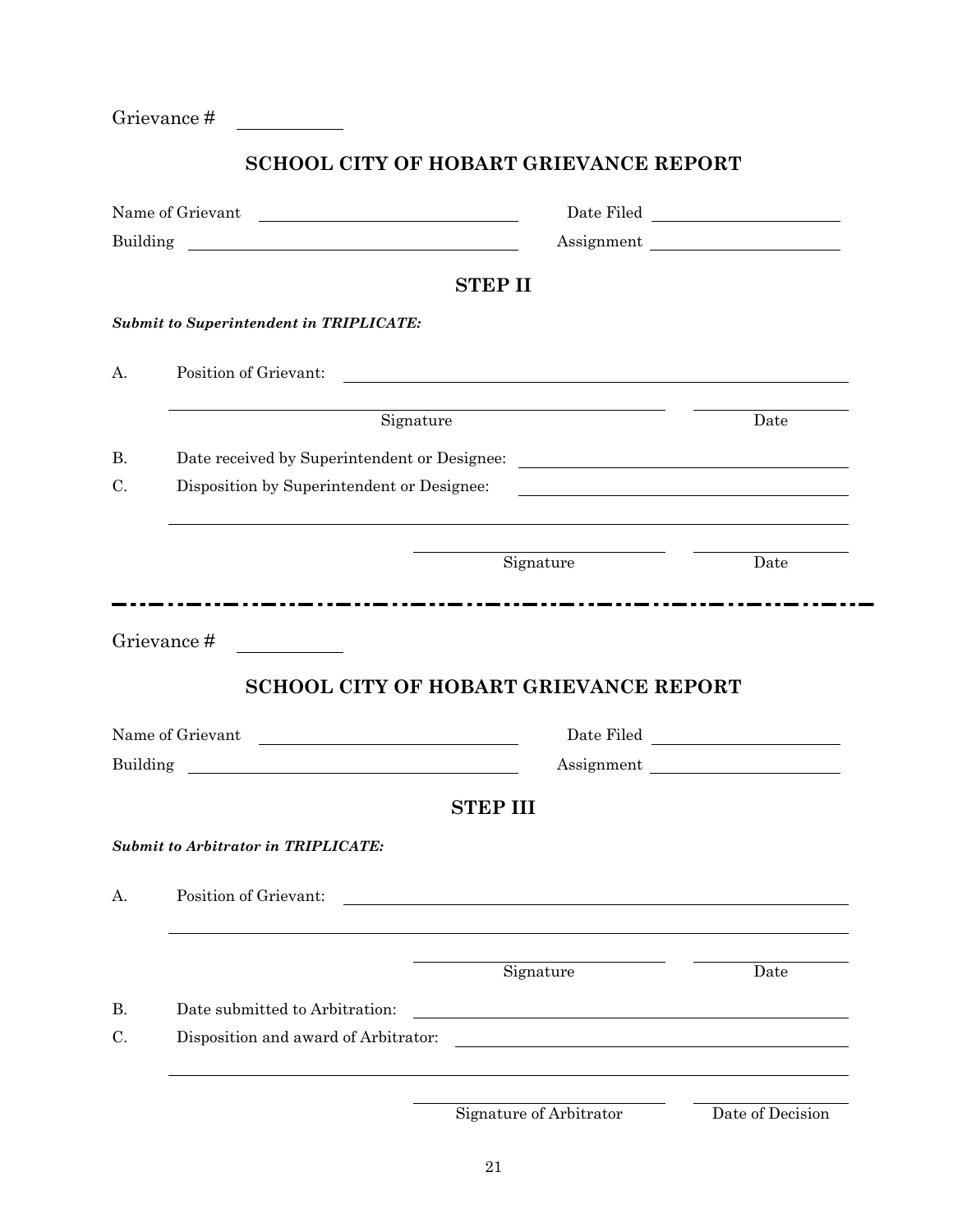#### **APPENDIX A-2**

### **GRIEVANCE REPORT FORM (BOARD)**

|                 | Grievance#                                                                           |                                                                                                                      |      |
|-----------------|--------------------------------------------------------------------------------------|----------------------------------------------------------------------------------------------------------------------|------|
|                 |                                                                                      | <b>SCHOOL CITY OF HOBART GRIEVANCE REPORT</b>                                                                        |      |
|                 | Name of Grievant                                                                     |                                                                                                                      |      |
| Building        |                                                                                      | Assignment                                                                                                           |      |
|                 |                                                                                      | <b>STEP I (INFORMAL)</b>                                                                                             |      |
| $A_{\cdot}$     |                                                                                      |                                                                                                                      |      |
| <b>B.</b>       | (1) Statement of Grievance:                                                          |                                                                                                                      |      |
|                 | (2) Relief sought:                                                                   | <u> Alexandria de la contrada de la contrada de la contrada de la contrada de la contrada de la contrada de la c</u> |      |
|                 |                                                                                      | Signature                                                                                                            | Date |
|                 | <b>Submit to Superintendent in TRIPLICATE:</b>                                       | <b>SCHOOL CITY OF HOBART GRIEVANCE REPORT</b>                                                                        |      |
|                 | Name of Grievant                                                                     | ${\it Date \: Filed \: \underline{\hspace{1.5cm}}\hspace{1.5cm} \underline{\hspace{1.5cm}}\hspace{1.5cm} }$          |      |
| Building        | <u> 1980 - Johann Barn, fransk politik fotograf (d. 1980)</u>                        | Assignment                                                                                                           |      |
|                 |                                                                                      |                                                                                                                      |      |
|                 |                                                                                      | <b>BOARD STEP</b>                                                                                                    |      |
| A.              | Position of Grievance:                                                               |                                                                                                                      |      |
|                 |                                                                                      | Signature                                                                                                            | Date |
|                 |                                                                                      |                                                                                                                      |      |
| <b>B.</b><br>C. | Date received by Board of Trustees or Designee:<br>Disposition by Board of Trustees: |                                                                                                                      |      |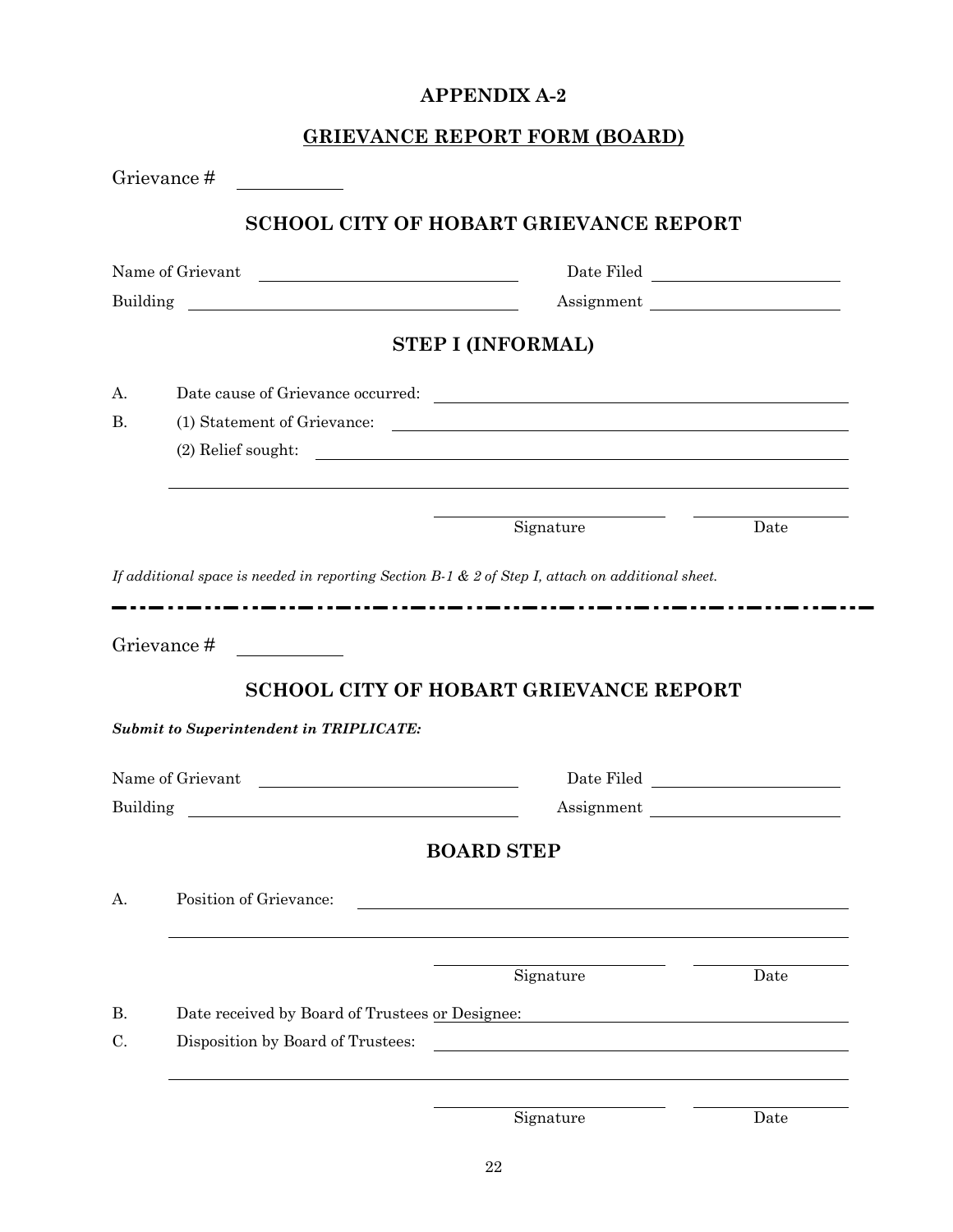#### **APPENDIX B**

#### **SALARY SCHEDULE**

**Salary Schedule A** – The 2013-2014 Certified Staff with a Bachelors or Bachelors+15 and new certified staff hired in and beyond 2014.

**Salary Schedule B** – The 2013-2104 Certified Staff with advanced degrees including the masters and beyond. The 2013-2014 Certified Staff who started course work for an advanced degree before July 1, 2011 and completes it before September 2, 2014.

|                  | Schedule A<br><b>Schedule B</b> |          |          |                         |          |          |          |
|------------------|---------------------------------|----------|----------|-------------------------|----------|----------|----------|
| Row              | <b>BS</b>                       | B15      | MS       | Row                     | MS       | M15      | M30      |
| 1                | 36,010<br>\$                    | \$37,296 | \$39,063 | $\mathbf{1}$            | \$40,237 | \$41,079 | \$41,931 |
| $\overline{2}$   | 37,184<br>\$                    | \$38,481 | \$40,275 | $\overline{\mathbf{2}}$ | \$41,644 | \$42,529 | \$43,376 |
| $\boldsymbol{3}$ | \$<br>38,361                    | \$39,684 | \$41,460 | $\boldsymbol{3}$        | \$43,188 | \$44,070 | \$44,923 |
| 4                | \$<br>39,541                    | \$40,875 | \$42,661 | $\overline{\mathbf{4}}$ | \$44,734 | \$45,586 | \$46,468 |
| 5                | 40,725<br>\$                    | \$42,073 | \$44,052 | $\bf 5$                 | \$46,286 | \$47,135 | \$48,016 |
| $\,6\,$          | \$<br>42,001                    | \$43,400 | \$45,332 | $\boldsymbol{6}$        | \$47,836 | \$48,681 | \$50,047 |
| 7                | \$<br>43,297                    | \$44,696 | \$46,832 | 7                       | \$49,344 | \$50,196 | \$51,127 |
| $8\,$            | \$<br>44,693                    | \$46,128 | \$48,471 | $8\,$                   | \$50,946 | \$51,801 | \$52,684 |
| $9\,$            | \$<br>45,899                    | \$47,699 | \$49,499 | $\boldsymbol{9}$        | \$52,609 | \$53,485 | \$54,346 |
| 10               | \$<br>47,106                    | \$48,906 | \$50,706 | 10                      | \$54,266 | \$55,152 | \$56,046 |
| 11               | 48,313<br>\$                    | \$50,112 | \$51,912 | 11                      | \$55,955 | \$56,812 | \$57,668 |
| 12               | \$<br>49,519                    | \$51,319 | \$53,119 | 12                      | \$57,625 | \$58,482 | \$59,339 |
| 13               | 50,726                          | \$52,525 | \$54,325 | 13                      | \$59,392 | \$60,283 | \$61,140 |
| 14               | 51,932<br>\$                    | \$53,732 | \$55,532 | 14                      | \$59,989 | \$60,879 | \$61,769 |
| 15               | 53,139<br>\$                    | \$54,939 | \$56,738 | 15                      | \$60,586 | \$61,476 | \$62,366 |
| 16               | \$<br>54,345                    | \$56,145 | \$57,945 | 16                      | \$61,184 | \$62,073 | \$62,963 |
| 17               | \$<br>55,552                    | \$57,352 | \$59,151 | 17                      | \$61,781 | \$62,671 | \$63,560 |
| 18               | \$<br>56,758                    | \$58,558 | \$60,358 | 18                      | \$62,378 | \$63,268 | \$64,158 |
| 19               | \$<br>57,965                    | \$59,765 | \$61,565 | 19                      | \$62,975 | \$63,865 | \$64,755 |
| $20\,$           | \$<br>59,172                    | \$60,971 | \$62,771 | 20                      | \$63,573 | \$64,462 | \$65,352 |
| 21               | \$<br>60,378                    | \$62,178 | \$63,978 | 21                      | \$64,170 | \$65,060 | \$65,949 |
| $\bf{22}$        | \$<br>61,585                    | \$63,385 | \$65,185 | 22                      | \$64,767 | \$65,657 | \$66,547 |
| 23               | \$<br>62,792                    | \$64,592 | \$66,392 | 23                      | \$65,364 | \$66,254 | \$67,144 |
| $\bf{24}$        | \$<br>63,999                    | \$65,799 | \$67,599 | 24                      | \$65,961 | \$66,851 | \$67,741 |
| 25               | \$65,206                        | \$67,006 | \$68,806 | 25                      | \$66,558 | \$67,448 | \$68,338 |

\*All bargaining unit members begin new base salary increases using their current 2014-2015 Base Salary or the new established Base Salary.

\*Rows are **NOT** equivalent to years of experience.

\*Educational attainment results in horizontal column movement and is calculated using 67% for the Performance Evaluation and 33% for the Education achievement.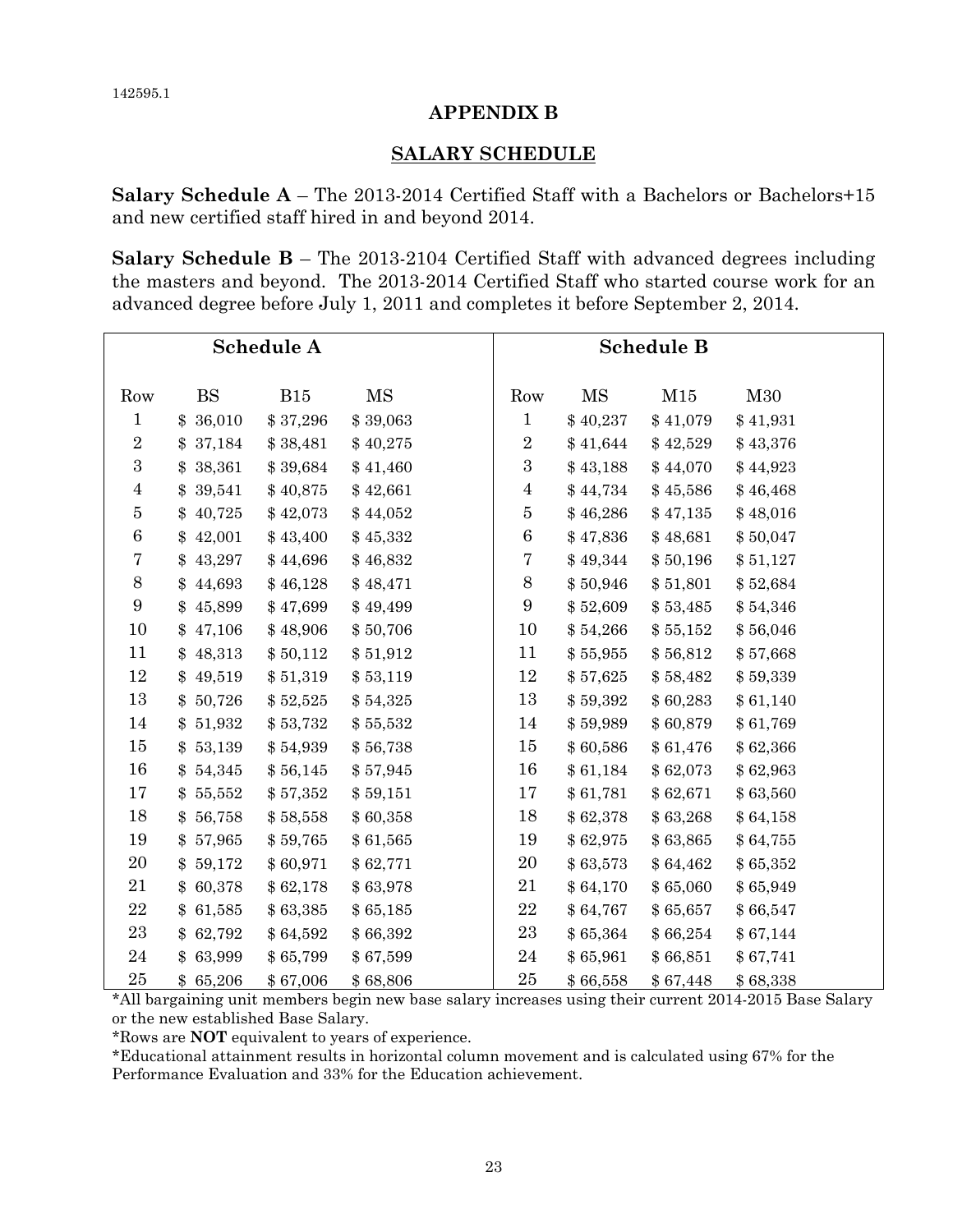#### **APPENDIX C EXTRA-DUTY SCHEDULE**

(If teachers share an extra duty position, the salary is split 50/50.)

|                                 |        | <b>Step</b> | <b>Step</b> | <b>Step</b> | <b>Step</b> |
|---------------------------------|--------|-------------|-------------|-------------|-------------|
| <b>ATHLETICS</b>                | School | $0-1$       | $2-3$       | $4-5$       | $6+$        |
| <b>COACHING POSITIONS:</b>      |        |             |             |             |             |
| <b>BASEBALL VARSITY</b>         | HS     | 3,500       | 4,000       | 4,500       | 5,000       |
| ASSISTANT VARSITY/BASEBALL      | HS     | 2,963       | 2,978       | 2,993       | 3,009       |
| <b>JUNIOR VARSITY/BASEBALL</b>  | HS     | 2,867       | 2,899       | 2,931       | 2,962       |
| 9TH GRADE BASEBALL              | HS     | 1,558       | 1,932       | 2,335       | 2,866       |
| <b>GIRLS SOFTBALL VARSITY</b>   | HS     | 3,500       | 4,000       | 4,500       | 5,000       |
| ASSISTANT SOFTBALL/GIRLS        | HS     | 2,963       | 2,978       | 2,993       | 3,009       |
| JUNIOR VARSITY/SOFTBALL GIRLS   | HS     | 2,867       | 2,899       | 2,931       | 2,962       |
| BOYS BASKETBALL VARSITY         | HS     | 5,835       | 6,370       | 6,901       | 7,428       |
| ASSISTANT VARSITY/BOYS BB       | HS     | 4,533       | 4,606       | 4,679       | 4,758       |
| <b>JUNIOR VARSITY/BOYS BB</b>   | HS     | 3,250       | 3,677       | 4,104       | 4,532       |
| 9TH GRADE/BOYS BB               | HS     | 2,750       | 2,916       | 3,082       | 3,249       |
| 9TH GRADE/BOYS BB               | HS     | 2,750       | 2,916       | 3,082       | 3,249       |
| 8TH GRADE BOYS A BASKETBALL     | MS     | 1,517       | 1,911       | 2,346       | 2,749       |
| 8TH GRADE BOYS B BASKETBALL     | MS     | 1,517       | 1,911       | 2,346       | 2,749       |
| 7TH GRADE BOYS A BASKETBALL     | MS     | 1,517       | 1,911       | 2,346       | 2,749       |
| 7TH GRADE BOYS B BASKETBALL     | MS     | 1,517       | 1,911       | 2,346       | 2,749       |
| <b>GIRLS BASKETBALL VARSITY</b> | HS     | 5,835       | 6,370       | 6,901       | 7,428       |
| ASSISTANT VARSITY/GIRLS BB      | HS     | 4,533       | 4,606       | 4,679       | 4,758       |
| <b>JUNIOR VARSITY/GIRLS BB</b>  | HS     | 3,250       | 3,677       | 4,104       | 4,532       |
| 9TH GRADE/GIRLS BB              | HS     | 2,750       | 2,916       | 3,082       | 3,249       |
| 9TH GRADE/GIRLS BB              | HS     | 2,750       | 2,916       | 3,082       | 3,249       |
| 8TH GRADE GIRLS A BASKETBALL    | MS     | 1,517       | 1,911       | 2,346       | 2,749       |
| 8TH GRADE GIRLS B BASKETBALL    | MS     | 1,517       | 1,911       | 2,346       | 2,749       |
| 7TH GRADE GIRLS A BASKETBALL    | MS     | 1,517       | 1,911       | 2,346       | 2,749       |
| 7TH GRADE GIRLS B BASKETBALL    | MS     | 1,517       | 1,911       | 2,346       | 2,749       |
| BOYS CROSS COUNTRY VARSITY      | HS     | 3,400       | 3,623       | 3,846       | 4,068       |
| BOYS CROSS COUNTRY ASST.        | HS     | 2,768       | 2,934       | 3,100       | 3,267       |
| MIDDLE SCHOOL BOYS CC           | MS     | 1,511       | 1,926       | 2,334       | 2,767       |
| MIDDLE SCHOOL BOYS CC           | MS     | 1,511       | 1,926       | 2,334       | 2,767       |
| MIDDLE SCHOOL BOYS CC           | MS     | 1,511       | 1,926       | 2,334       | 2,767       |
| GIRLS CROSS COUNTRY VARSITY     | HS     | 3,400       | 3,623       | 3,846       | 4,068       |
| GIRLS CROSS COUNTRY ASST.       | HS     | 2,768       | 2,934       | 3,100       | 3,267       |
| MIDDLE SCHOOL GIRLS CC          | MS     | 1,511       | 1,926       | 2,334       | 2,767       |
| MIDDLE SCHOOL GIRLS CC          | MS     | 1,511       | 1,926       | 2,334       | 2,767       |
| MIDDLE SCHOOL GIRLS CC          | MS     | 1,511       | 1,926       | 2,334       | 2,767       |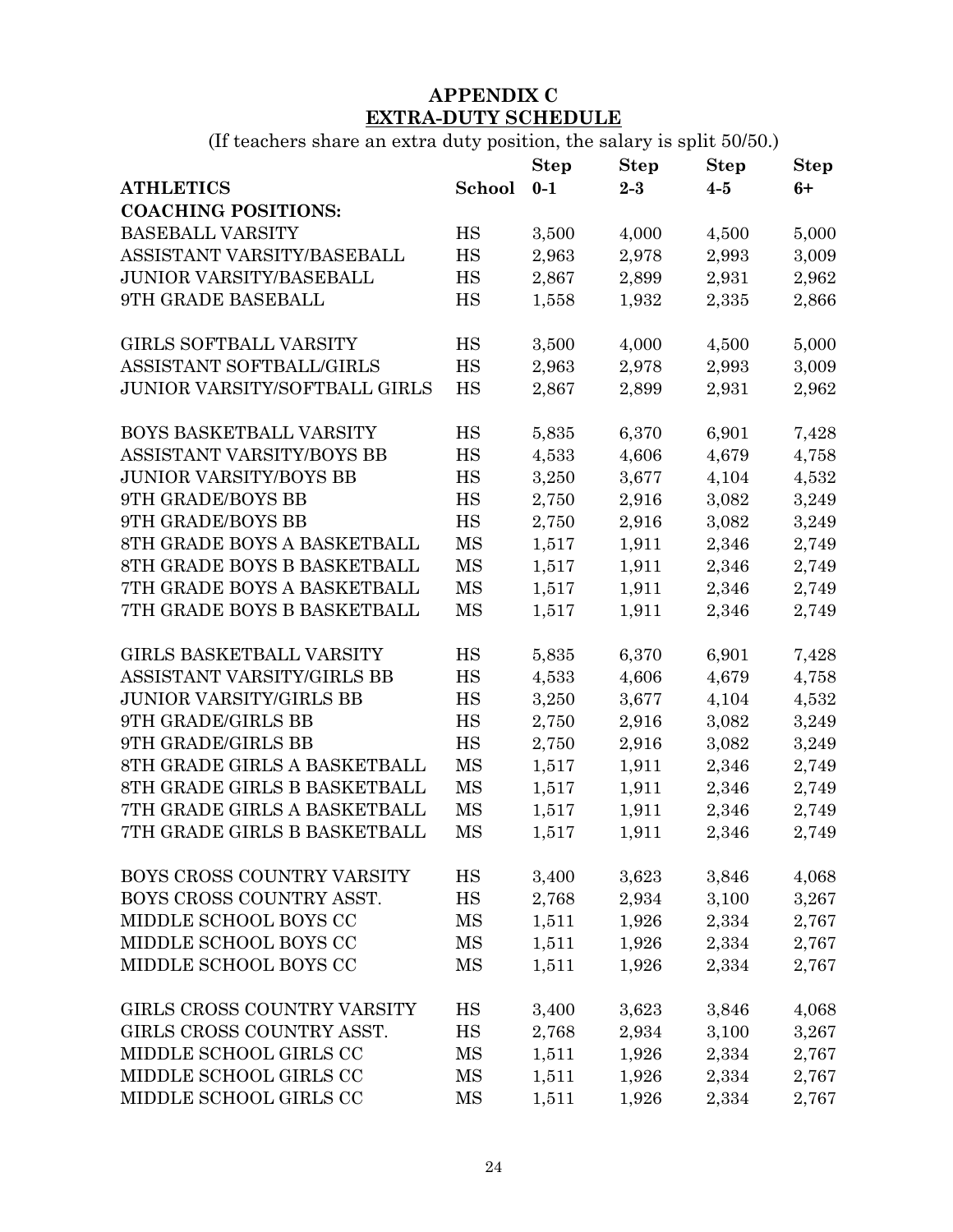| FOOTBALL VARSITY                   | HS        | 5,835 | 6,370 | 6,901 | 7,428 |
|------------------------------------|-----------|-------|-------|-------|-------|
| ASSISTANT VARSITY/FB               | HS        | 4,400 | 4,483 | 4,566 | 4,650 |
| ASSISTANT VARSITY/FB               | HS        | 4,400 | 4,483 | 4,566 | 4,650 |
| ASSISTANT VARSITY/FB               | HS        | 4,400 | 4,483 | 4,566 | 4,650 |
| <b>JUNIOR VARSITY/FB</b>           | HS        | 3,501 | 3,795 | 4,089 | 4,383 |
| <b>JUNIOR VARSITY/FB</b>           | HS        | 3,501 | 3,795 | 4,089 | 4,383 |
| 9TH GRADE HEAD/FB                  | HS        | 3,250 | 3,333 | 3,416 | 3,500 |
| 9TH GRADE/FB                       | HS        | 2,750 | 2,916 | 3,082 | 3,249 |
| 9TH GRADE/FB                       | HS        | 2,750 | 2,916 | 3,082 | 3,249 |
| 7TH GRADE FOOTBALL                 | MS        | 1,517 | 1,911 | 2,346 | 2,749 |
| <b>7TH GRADE/FB</b>                | MS        | 1,517 | 1,911 | 2,346 | 2,749 |
| <b>8TH GRADE/FB</b>                | MS        | 1,517 | 1,911 | 2,346 | 2,749 |
| <b>8TH GRADE/FB</b>                | MS        | 1,517 | 1,911 | 2,346 | 2,749 |
| <b>BOYS GOLF VARSITY</b>           | HS        | 2,132 | 2,394 | 2,657 | 2,919 |
| <b>JUNIOR VARSITY/BOYS GOLF</b>    | HS        | 891   | 1,183 | 1,659 | 2,131 |
| <b>GIRLS GOLF VARSITY</b>          | HS        | 2,132 | 2,394 | 2,657 | 2,919 |
| <b>GIRLS JV GOLF</b>               | HS        | 891   | 1,183 | 1,659 | 2,131 |
| GIRLS GYMNASTIC VARSITY            | HS        | 3,180 | 3,715 | 4,246 | 4,776 |
| ASSISTANT VARSITY/GIRLS GYM        | HS        | 1,685 | 2,081 | 2,506 | 2,962 |
| 8TH GRADE/GIRLS GYM                | MS        | 1,526 | 1,932 | 2,335 | 2,770 |
| 7TH GRADE/GIRLS GYM                | MS        | 1,526 | 1,932 | 2,335 | 2,770 |
| <b>6TH GRADE/GIRLS GYM</b>         | MS        | 1,526 | 1,932 | 2,335 | 2,770 |
| <b>BOYS SOCCER VARSITY</b>         | HS        | 3,000 | 3,387 | 3,774 | 4,161 |
| BOYS SOCCER JUNIOR VARSITY         | HS        | 1,500 | 1,888 | 2,276 | 2,663 |
| <b>GIRLS SOCCER VARSITY</b>        | HS        | 3,000 | 3,387 | 3,774 | 4,161 |
| <b>GIRLS SOCCER JUNIOR VARSITY</b> | HS        | 1,500 | 1,888 | 2,276 | 2,663 |
| BOYS SWIMMING VARSITY              | HS        | 4,000 | 4,333 | 4,666 | 5,000 |
| ASSISTANT VARSITY/BOYS SWIM        | HS        | 1,783 | 2,179 | 2,609 | 3,120 |
| DIVING ASSISTANT/BOYS              | HS        | 774   | 1,168 | 1,503 | 2,130 |
| GIRLS SWIMMING VARSITY             | HS        | 4,000 | 4,333 | 4,666 | 5,000 |
| ASSISTANT VARSITY/GIRLS SWIM       | HS        | 1,783 | 2,179 | 2,609 | 3,120 |
| DIVING ASSISTANT/GIRLS             | HS        | 774   | 1,168 | 1,503 | 2,130 |
| <b>BOYS TENNIS VARSITY</b>         | HS        | 3,000 | 3,387 | 3,774 | 4,161 |
| JUNIOR VARSITY/BOYS TENNIS         | HS        | 1,500 | 1,888 | 2,276 | 2,663 |
| GIRLS TENNIS VARSITY               | HS        | 3,000 | 3,387 | 3,774 | 4,161 |
| JUNIOR VARSITY/GIRLS TENNIS        | <b>HS</b> | 1,500 | 1,888 | 2,276 | 2,663 |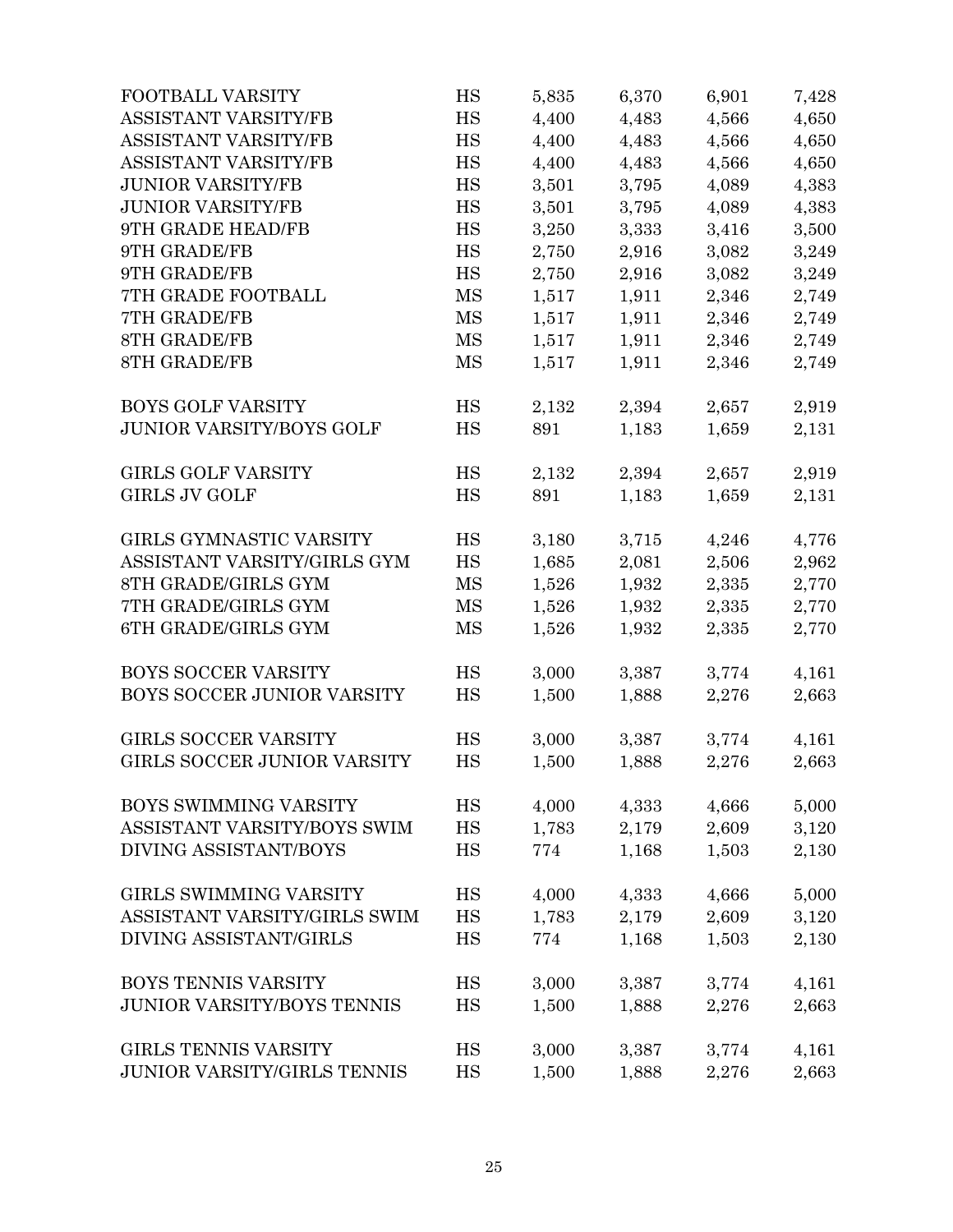| BOYS TRACK VARSITY             | HS       | 4,000 | 4,333 | 4,666 | 5,000 |
|--------------------------------|----------|-------|-------|-------|-------|
| ASSISTANT TRACK/BOYS           | HS       | 2,774 | 2,940 | 3,106 | 3,273 |
| ASSISTANT TRACK/BOYS           | HS       | 2,774 | 2,940 | 3,106 | 3,273 |
| MIDDLE SCHOOL BOYS TK          | MS       | 1,648 | 1,985 | 2,344 | 2,773 |
| MIDDLE SCHOOL BOYS TK          | MS       | 1,648 | 1,985 | 2,344 | 2,773 |
| MIDDLE SCHOOL BOYS TK          | MS       | 1,648 | 1,985 | 2,344 | 2,773 |
| MIDDLE SCHOOL BOYS TK          | MS       | 1,648 | 1,985 | 2,344 | 2,773 |
| <b>GIRLS TRACK VARSITY</b>     | HS       | 4,000 | 4,333 | 4,666 | 5,000 |
| ASSISTANT TRACK/GIRLS          | HS       | 2,774 | 2,940 | 3,106 | 3,273 |
| ASSISTANT TRACK/GIRLS          | HS       | 2,774 | 2,940 | 3,106 | 3,273 |
| MIDDLE SCHOOL GIRLS TK         | MS       | 1,648 | 1,985 | 2,344 | 2,773 |
| MIDDLE SCHOOL GIRLS TK         | MS       | 1,648 | 1,985 | 2,344 | 2,773 |
| MIDDLE SCHOOL GIRLS TK         | MS       | 1,648 | 1,985 | 2,344 | 2,773 |
| MIDDLE SCHOOL GIRLS TK         | MS       | 1,648 | 1,985 | 2,344 | 2,773 |
| GIRLS VOLLEYBALL VARSITY       | HS       | 4,000 | 4,333 | 4,666 | 5,000 |
| <b>JUNIOR VARSITY/GIRLS VB</b> | HS       | 3,320 | 3,380 | 3,440 | 3,500 |
| 9TH GRADE/GIRLS VB             | HS       | 2,820 | 2,986 | 3,152 | 3,319 |
| 9TH GRADE/GIRLS VB             | $\rm HS$ | 2,820 | 2,986 | 3,152 | 3,319 |
| 8TH GRADE GIRLS A VB           | MS       | 1,526 | 1,932 | 2,335 | 2,819 |
| 8TH GRADE GIRLS B VB           | MS       | 1,526 | 1,932 | 2,335 | 2,819 |
| 7TH GRADE GIRLS A VB           | MS       | 1,526 | 1,932 | 2,335 | 2,819 |
| 7TH GRADE GIRLS B VB           | MS       | 1,526 | 1,932 | 2,335 | 2,819 |
| BOYS WRESTLING VARSITY         | HS       | 5,000 | 5,403 | 5,806 | 6,250 |
| ASST VARSITY/BOYS WR           | HS       | 3,500 | 3,666 | 3,832 | 4,000 |
| <b>JUNIOR VARSITY/BOYS WR</b>  | HS       | 3,271 | 3,318 | 3,365 | 3,413 |
| 9TH GRADE/BOYS WR              | HS       | 2,771 | 2,937 | 3,103 | 3,270 |
| <b>8TH GRADE/BOYS WR</b>       | MS       | 1,526 | 1,932 | 2,335 | 2,770 |
| <b>8TH GRADE/BOYS WR</b>       | MS       | 1,526 | 1,932 | 2,335 | 2,770 |
| 7TH GRADE/BOYS WR              | MS       | 1,526 | 1,932 | 2,335 | 2,770 |
| <b>6TH GRADE/BOYS WR</b>       | MS       | 1,526 | 1,932 | 2,335 | 2,770 |
| <b>ATHLETIC TRAINER</b>        | HS       | 8,000 | 8,416 | 8,832 | 9,250 |
| ASSISTANT TRAINER              | HS       | 4,000 | 4,283 | 4,566 | 4,850 |
| CONDITIONING DIRECTOR          | HS       | 4,180 | 5,145 | 6,110 | 7,076 |
| ASSISTANT (SEPT-NOV)           | HS       | 482   | 641   | 805   | 965   |
| <b>ASSISTANT (DEC-FEB)</b>     | HS       | 482   | 641   | 805   | 965   |
| ASSISTANT (MAR-MAY)            | HS       | 482   | 641   | 805   | 965   |
| ASSISTANT (JUNE-AUG)           | HS       | 482   | 641   | 805   | 965   |
| <b>CARDIO LAB</b>              | MS       | 3,639 |       |       |       |
| <b>CARDIO LAB</b>              | HS       | 3,639 |       |       |       |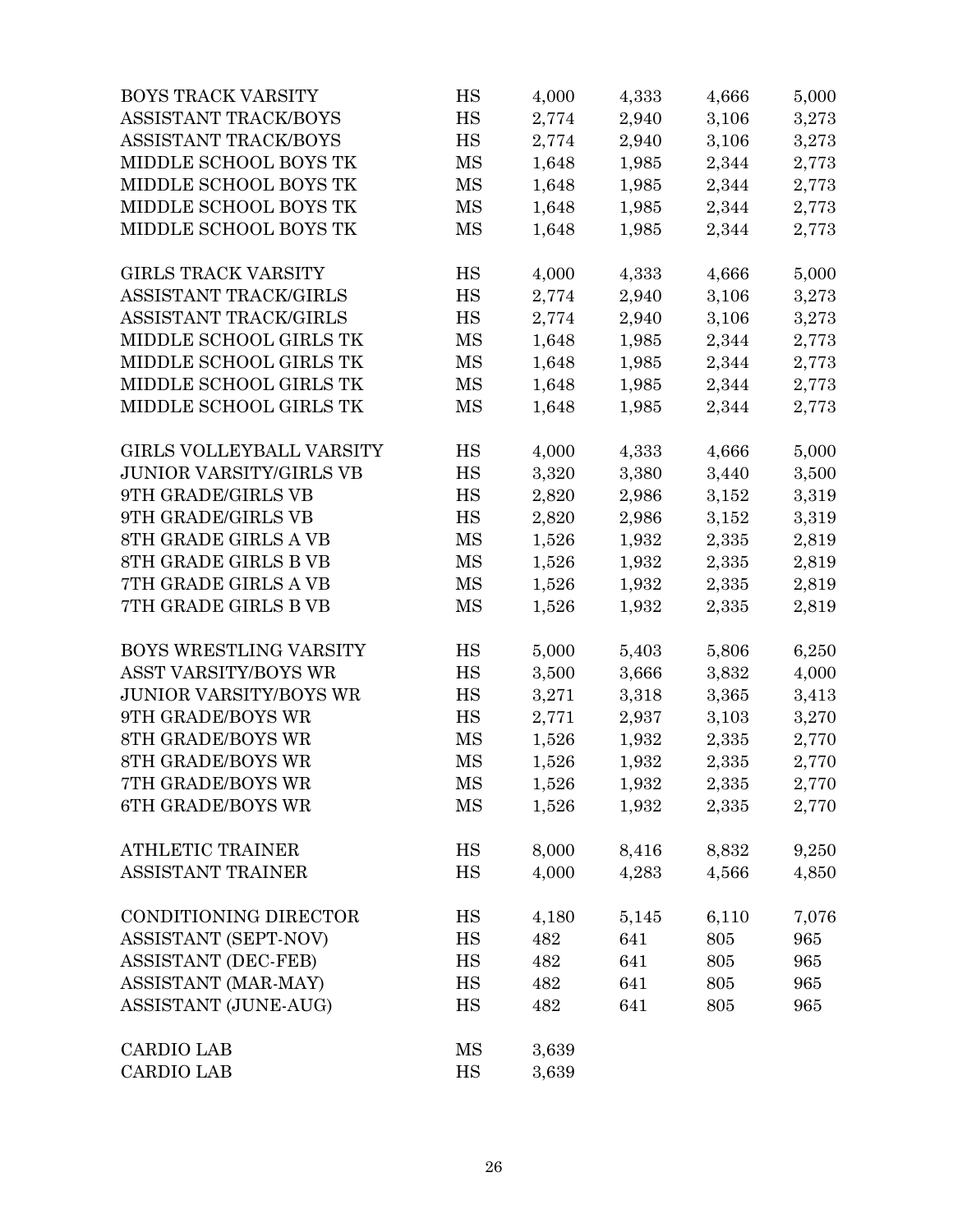In the case of new coaches hired without experience in Hobart, placement on the lane division may be consistent with outside experience in a comparable position in the sport.

 Years of experience within a sport as a coach will count towards experience for any position within a sport, except head coach; however, previous experience as head coach of that sport shall be creditable toward any subsequent service as head coach of such sport.

|                               |           | <b>Step</b> | <b>Step</b> | <b>Step</b> | <b>Step</b> |
|-------------------------------|-----------|-------------|-------------|-------------|-------------|
| <b>DRAMATICS:</b>             | School    | $0-1$       | $2 - 3$     | $4-5$       | $6+$        |
| <b>PUBLIC PERFORMANCES:</b>   |           |             |             |             |             |
| DRAMATICS DIRECTOR            | HS        | 1,242       | 1,242       | 1,242       | 1,681       |
| ASST. DRAMATICS DIRECTOR      | <b>HS</b> | 442         | 705         | 972         | 1,241       |
| <b>AUDITORIUM DIRECTOR:</b>   |           |             |             |             |             |
| <b>AUDITORUIM DIRECTOR:</b>   | HS        | 3,410       |             |             |             |
| <b>SPONSORS:</b>              |           |             |             |             |             |
| CHEERLEADER-VARSITY           | HS        | 2,476       | 3,009       | 3,536       |             |
| CHEERLEADER-ASSISTANT         | HS        | 1,337       | 1,715       | 2,122       |             |
| DANCE TEAM                    | HS        | 2,476       | 3,009       | 3,536       |             |
| PEP CLUB SPONSOR              | MS        | 457         | 594         | 731         |             |
| PEP CLUB SPONSOR              | <b>HS</b> | 916         | 1,187       | 1,461       |             |
| SENIOR CLASS/SPON             | HS        | 916         | 1,187       | 1,461       |             |
| <b>JUNIOR CLASS/SPON</b>      | HS        | 916         | 1,187       | 1,461       |             |
| SOPHOMORE CLASS/SPON          | HS        | 734         | 1,006       | 1,280       |             |
| FRESHMAN CLASS/SPON           | HS        | 734         | 1,006       | 1,280       |             |
| <b>8TH GRADE/SPON</b>         | MS        | 367         | 548         | 734         |             |
| 7TH GRADE/SPON                | MS        | 367         | 548         | 734         |             |
| <b>6TH GRADE/SPON</b>         | MS        | 367         | 548         | 734         |             |
| STUDENT COUNCIL               | HS        | 1,280       | 1,644       | 2,011       |             |
| STUDENT COUNCIL               | HS        | 1,280       | 1,644       | 2,011       |             |
| STUDENT COUNCIL               | MS        | 1,280       | 1,644       | 2,011       |             |
| STUDENT COUNCIL (enrollment > |           |             |             |             |             |
| 600)                          | EL        | 1,152       | 1,152       | 1,152       |             |
| STUDENT COUNCIL               | EL        | 856         | 856         | 856         |             |
| STUDENT COUNCIL               | ЕL        | 856         | 856         | 856         |             |
| STUDENT COUNCIL               | EL        | 856         | 856         | 856         |             |
| STUDENT COUNCIL               | EL        | 856         | 856         | 856         |             |
| <b>HONOR SOCIETY</b>          | HS        | 1,097       | 1,367       | 1,644       |             |
| <b>HONOR SOCIETY</b>          | MS        | 1,097       | 1,367       | 1,644       |             |
| GERMAN EX CHANGE              |           |             |             |             |             |
| <b>COORDINATOR</b>            | HS        | 854         |             |             |             |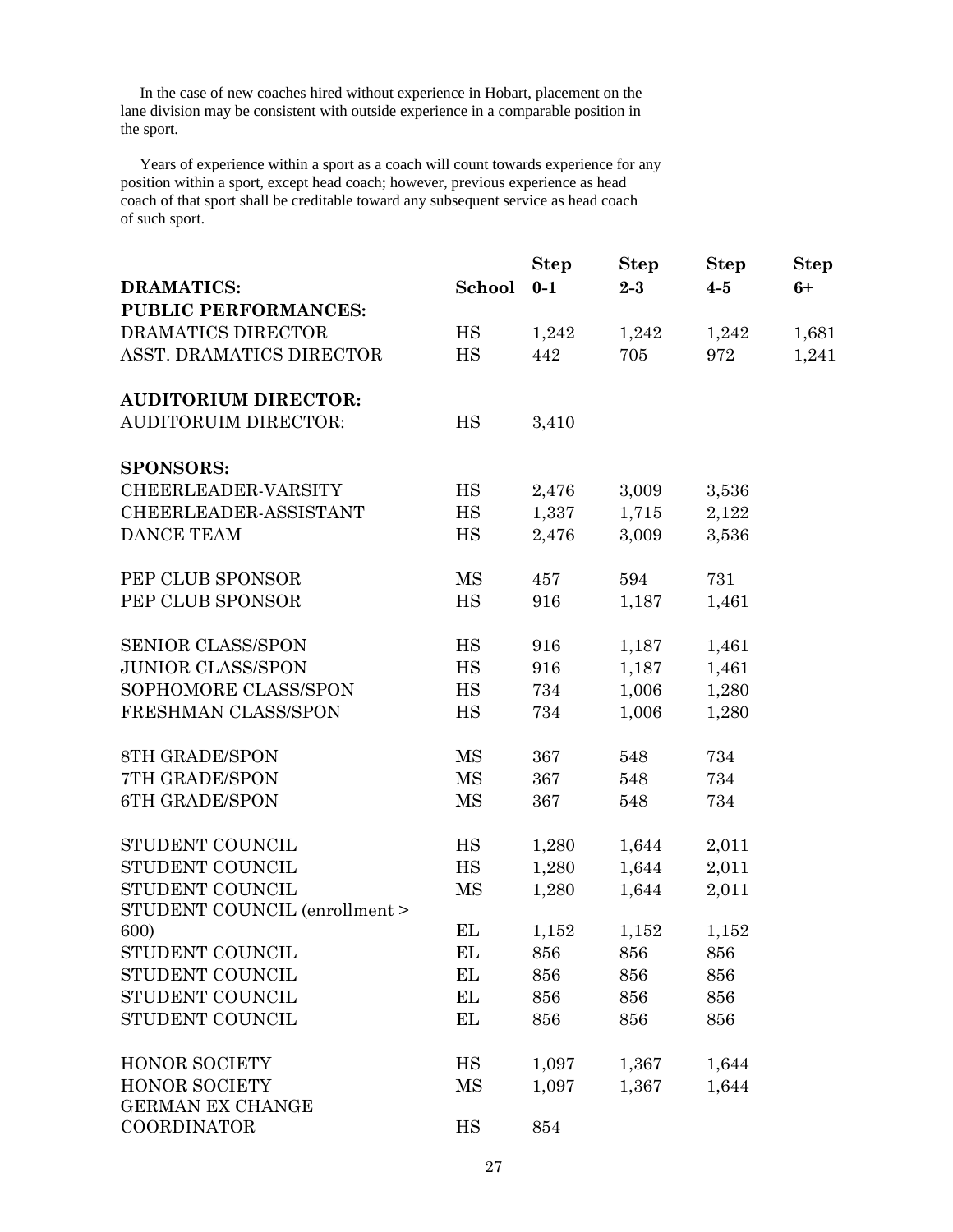| <b>GUIDANCE:</b>                                     |             |                        |                        |                      |                     |
|------------------------------------------------------|-------------|------------------------|------------------------|----------------------|---------------------|
|                                                      | School      | <b>Step</b><br>$0 - 1$ | <b>Step</b><br>$2 - 3$ | <b>Step</b><br>$4-5$ | <b>Step</b><br>$6+$ |
|                                                      |             |                        |                        |                      |                     |
| YOUTH & GOVERNMENT                                   | HS          | 1,002                  |                        |                      |                     |
| <b>ACADEMIC SPELL BOWL</b>                           | <b>MS</b>   | 498                    |                        |                      |                     |
| <b>ACADEMIC SPELL BOWL</b>                           | HS          | 1,002                  |                        |                      |                     |
| <b>MUSIC AND ART</b>                                 | <b>HS</b>   | 1,287                  |                        |                      |                     |
| <b>SOCIAL STUDIES</b>                                | <b>MS</b>   | 671                    |                        |                      |                     |
| <b>SOCIAL STUDIES</b>                                | <b>HS</b>   | 1,341                  |                        |                      |                     |
| <b>SCIENCE</b>                                       | MS          | 671                    |                        |                      |                     |
| <b>SCIENCE</b>                                       | <b>HS</b>   | 1,341                  |                        |                      |                     |
| <b>MATH</b>                                          | MS          | 671                    |                        |                      |                     |
| <b>MATH</b>                                          | HS          | 1,341                  |                        |                      |                     |
| <b>ENGLISH</b>                                       | MS          | 671                    |                        |                      |                     |
| <b>ENGLISH</b>                                       | $_{\rm HS}$ | 1,341                  |                        |                      |                     |
| <b>SUBJECT AREA COACHES:</b>                         |             |                        |                        |                      |                     |
|                                                      |             |                        |                        |                      |                     |
| CAREER LIAISON COORDINATOR                           | <b>HS</b>   | 5,421                  |                        |                      |                     |
| <b>DEBATE TEAM</b>                                   | HS          | 1,428<br>1,287         |                        |                      |                     |
| ACADEMIC COMPETITION COORD                           | MS          | 1,287                  |                        |                      |                     |
| ACADEMIC COMPETITION COORD<br><b>QUIZ BOWL COACH</b> | HS<br>HS    | 2,438                  |                        |                      |                     |
|                                                      |             |                        |                        |                      |                     |
| <b>ELEM SCHOOL CLUBS:</b>                            | EL          | 25.00                  | /Hour                  |                      |                     |
| MIDDLE SCHOOL CLUBS:                                 | MS          | 25.00                  | /Hour                  |                      |                     |
| <b>GENESIUS CLUB</b>                                 | HS          | 688                    |                        |                      |                     |
| DECA CLUB                                            | HS          | 1,341                  |                        |                      |                     |
| <b>KEY CLUB</b>                                      | HS          | 346                    |                        |                      |                     |
| PSYCHOLOGY CLUB                                      | HS          | 346                    |                        |                      |                     |
| <b>SPANISH CLUB</b>                                  | <b>HS</b>   | 346                    |                        |                      |                     |
| FRENCH CLUB                                          | <b>HS</b>   | 346                    |                        |                      |                     |
| <b>GERMAN CLUB</b>                                   | HS          | 434                    |                        |                      |                     |

|                   | <b>5CHOOL</b> V-1 |       | ∠-റ   | $4 - i$ | nт    |
|-------------------|-------------------|-------|-------|---------|-------|
| <b>GUIDANCE:</b>  |                   |       |       |         |       |
| DIRECTOR/GUIDANCE | HS                | 1,826 | 2,377 | 3.016   | 3,654 |
| DIRECTOR/GUIDANCE | MS                | 1,097 | 1,644 | 2,281   | 2,925 |
|                   |                   |       |       |         |       |
| <b>TEAM LEAD:</b> |                   |       |       |         |       |
| <b>TEAM LEAD</b>  | ΗS                | 346   | 346   | 346     | 346   |
| <b>TEAM LEAD</b>  | HS                | 346   | 346   | 346     | 346   |
|                   |                   |       |       |         |       |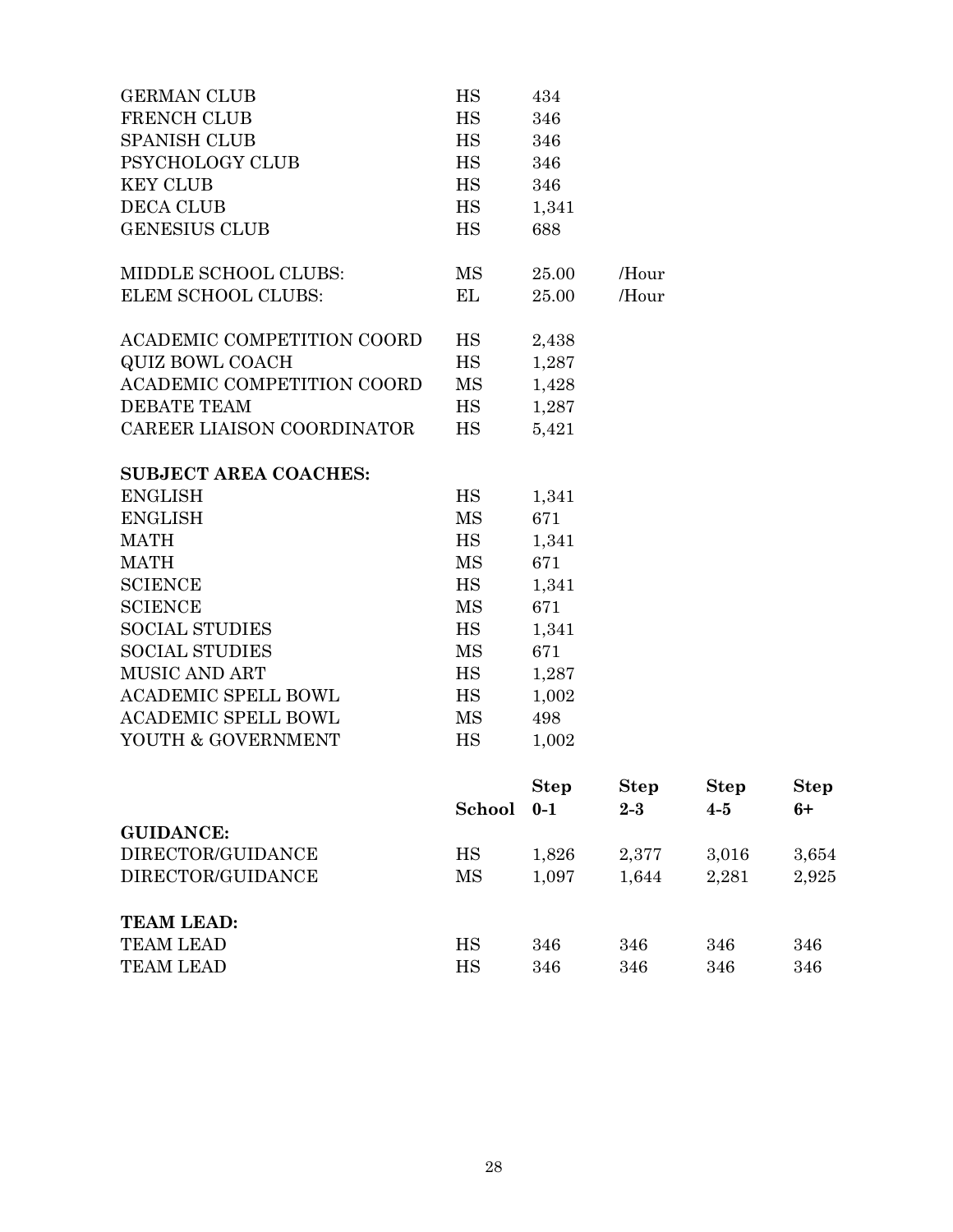|                             |           | <b>Step</b> | <b>Step</b> | <b>Step</b> |
|-----------------------------|-----------|-------------|-------------|-------------|
|                             | School    | $0 - 1$     | $2 - 3$     | $4+$        |
| <b>SCHOOL PUBLICATIONS:</b> |           |             |             |             |
| SPONSOR, NEWSPAPER          | HS        | 1,280       | 1,644       | 2,011       |
| SPONSOR, YEARBOOK           | HS        | 1,280       | 1,644       | 2,011       |
| BUS. MGR., YEARBOOK         | <b>HS</b> | 456         | 638         | 916         |
| SPONSOR, NEWSPAPER          | MS        | 1,280       | 1,644       | 2,011       |
| SPONSOR, YEARBOOK           | MS        | 1,280       | 1,644       | 2,011       |

 In determining creditable experience, service in any position within the following areas shall be credited to another position within that individual area:

- 1. Guidance
- 2. School Publications
- 3. Class Sponsor

 For example, service in middle school guidance as a Director shall be creditable to the high school guidance position; however, service in guidance will not be creditable to a school publication position.

|                                                | School 0-1    | <b>Step</b>    | <b>Step</b><br>$2 - 3$ | <b>Step</b><br>$4+$ |
|------------------------------------------------|---------------|----------------|------------------------|---------------------|
| <b>INTRAMURALS</b><br><b>SUMMER RECREATION</b> | MS/EL<br>ALL. | 13.96<br>12.20 | 17.42<br>16.32         | 20.92<br>19.61      |
| DRIVERS EDUCATION                              |               | 24.52          |                        |                     |

| $20.00$ /event        |
|-----------------------|
| hourly rate           |
|                       |
| 32.62                 |
| Pro-rated 100.00 /day |
| hourly rate           |
|                       |
| hourly rate           |
|                       |

The following positions are considered co-curricular positions which have regular courses assigned in combination with an extra duty position and are to be considered consolidated as a regular curricular position and are to be considered consolidated as a regular curricular and extra-curricular position. The teacher cannot resign from this extra duty position and retain the regular curricular position:

|                       | School | <b>Step</b><br>$0 - 1$ | <b>Step</b><br>$2 - 3$ | <b>Step</b><br>$4 - 5$ | <b>Step</b><br>6+ |
|-----------------------|--------|------------------------|------------------------|------------------------|-------------------|
| <b>MUSIC:</b>         |        |                        |                        |                        |                   |
| <b>BAND</b>           | HS     | 5,702                  | 6,031                  | 6,667                  | 7,343             |
| <b>BAND</b>           | MS     | 4,016                  | 4,384                  | 4,934                  | 5,483             |
| <b>BAND ASSISTANT</b> | HS     | 2,011                  | 2,467                  | 2,834                  | 3,289             |